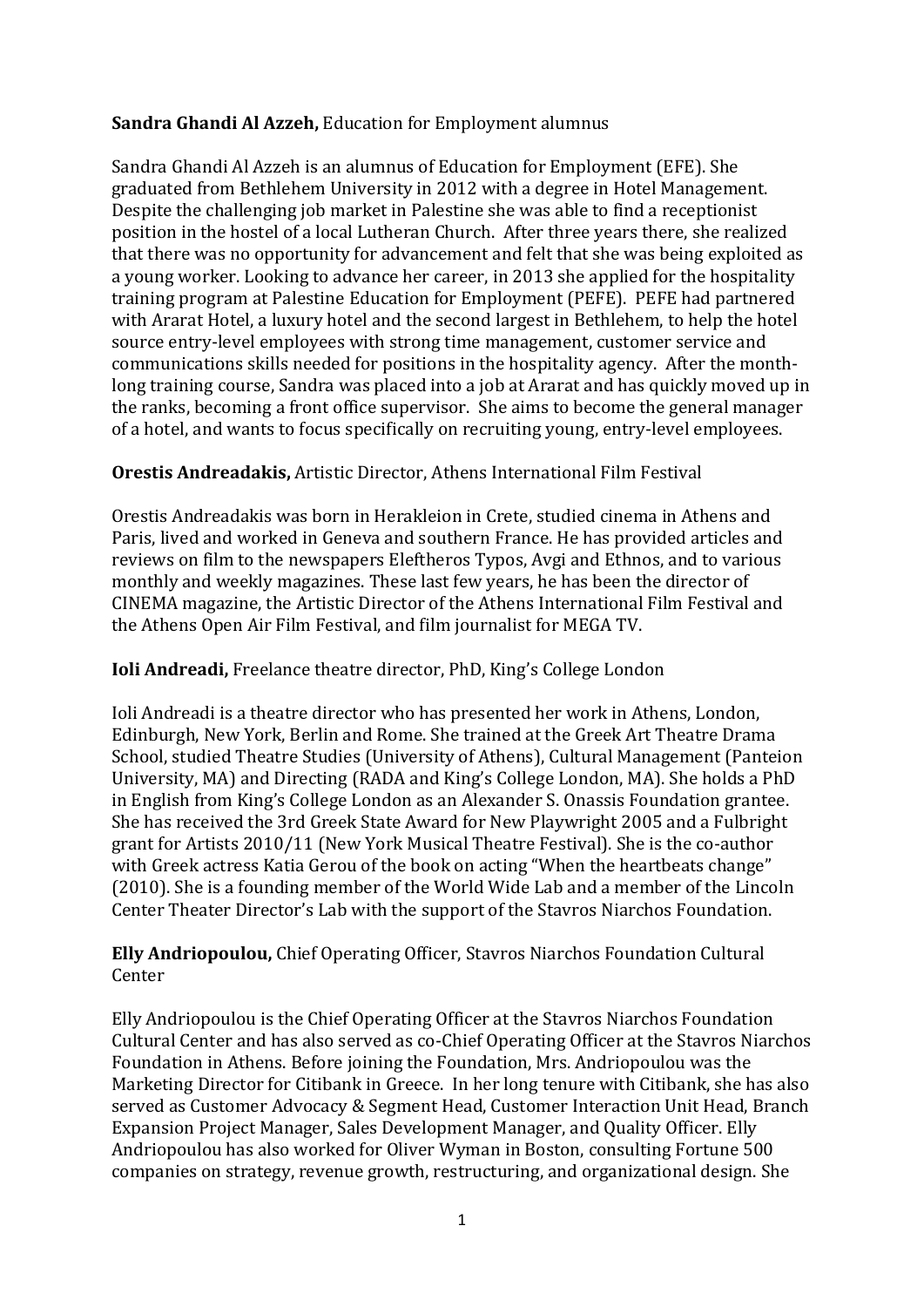holds an MBA from Kellogg School of Management, Northwestern University, and a BA in Psychology from Deree College.

## **Yiannis Antoniadis,** President, Association of Chess Players of Thessaloniki

Yiannis Antoniadis is the President of the Association of Chess Players of Thessaloniki and was born in Athens in 1966. He finished the Law Faculty of the Aristotle University of Thessaloniki (1987) and holds a master's degree in law in the field of Public Law and Political Science (1989) of the same University. He is working as a lawyer. Also, he has a master's degree from the Faculty of Education, University of Western Macedonia (2013) relating to creative writing. He has published the study "Chess and Literature" (ed. Ianos 2013), poetry collection "the body's memory" (ed. Panoptikon 2010) and a collection of short stories "Digging in memories" (ed. Gavriilidis 2014). Since 2008 he is a member of the Board of Directors of the Greek Chess Federation and President of the Association of chess players of Thessaloniki. He is an international chess arbiter and has refereed in many Greek and international chess tournaments.

## **Chris Ashworth,** International Market Manager, Oxfam

Chris Ashworth is the International Market Development Manager for the International NGO, Oxfam and responsible for establishing Oxfam in new countries. Amongst his other roles - as a Founding Director of Oxfam Korea and as a Board member of Oxfam Activities Ltd, Chris has focused much of his career with Oxfam on ethics, CSR and responsible business. Chairing Oxfam's Ethics Committee and leading Oxfam's relationships with corporate partners for 5 years. Chris and his team have developed partnerships with some of the world's leading brands such as Nokia, Volvo, PayPal, Accenture and Unilever. Chris and his team evaluate the implications and challenges of partnering with the private sector; balancing the principles of Oxfam's work campaigning for poor people's rights often towards the private sector, whilst ensuring that partnerships with multinationals are positive, progressive and profitable. Chris shares much of the best practise in ethics and responsible business with other NGO's and is a published author on this subject with the Directory of Social Change.

### **Jose A. Bastos,** Member of the International Board, Medecins Sans Frontiers

Jose Bastos is a Medical doctor (graduated in Madrid, Spain in 1986) and Family Medicine specialist. He received his MSc Public Health in London School of Hygiene and Tropical Medicine (1999). He has completed field work and has been collecting management experience in medical humanitarian work since 1991 with Medecins Sans Frontiers, with field missions in Turkey, Iraq, Angola, Bolivia, Kenya, Somalia, Rwanda, Balkans, Nigeria and DRC. He was in charge of the creation of MSF-Spain Emergency Unit in 1995-96, worked as MSF-Spain interim Director of Operations in 1998 and was Operational Director in MSF-Holland between 2000 and 2003, managing the programs in East Africa (Somalia, Uganda, Ethiopia, Eritrea and Sudan) and Northern Caucasus (Ingushetia and Chechnya). After a 2 year interval of clinical work in Australia, he joined the International Committee of the Red Cross in 2006 and worked in Pakistan (postearthquake reconstruction of primary health care services, 2007), Iraq (medical doctor of the Detention Team, 2008) and Afghanistan (Health Coordinator, 2009 – May 2010). He has been President of MSF-Spain since December 2010.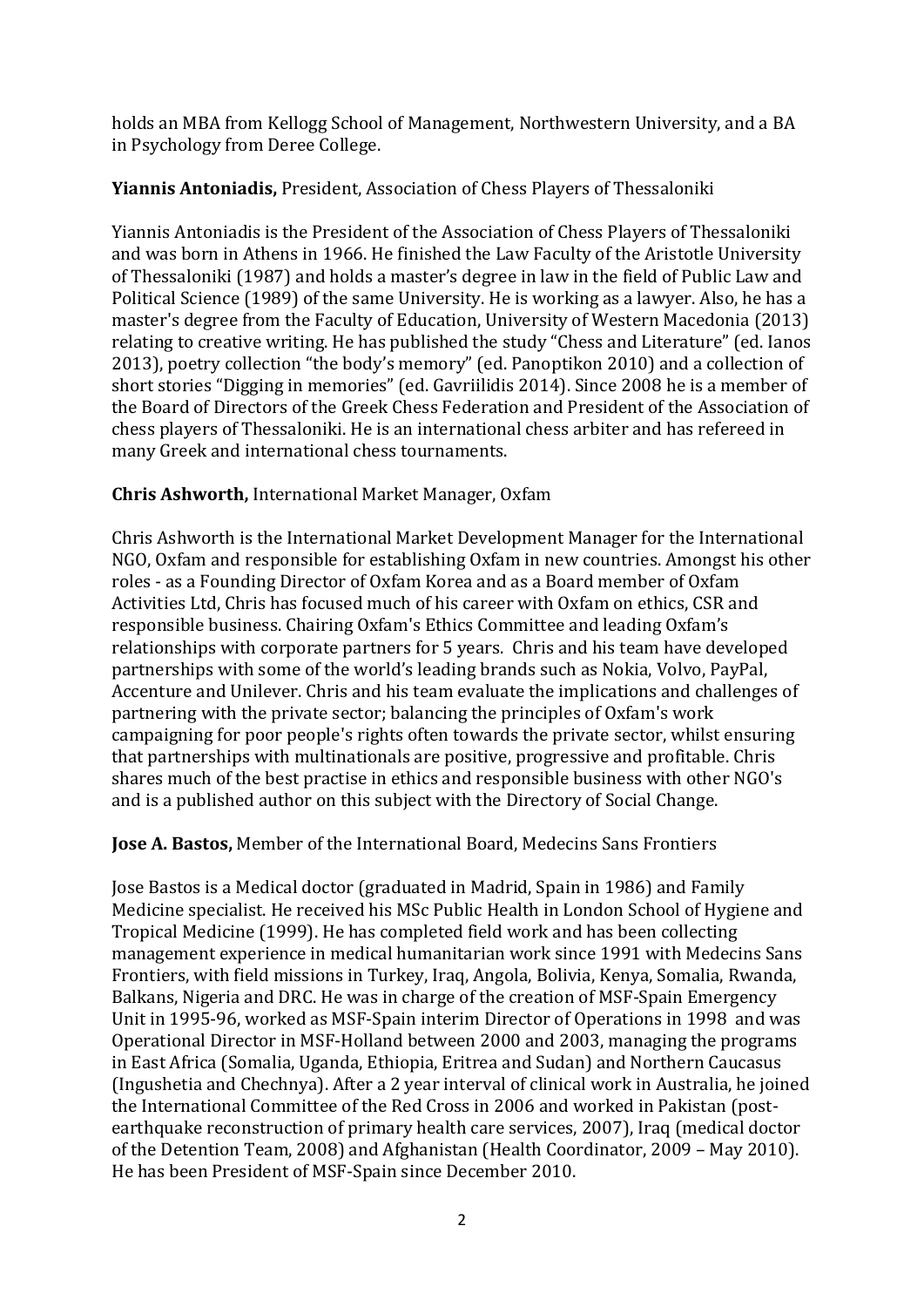### **Stavros Benos,** President of the Board of Directors, Diazoma

Stavros Benos is currently the president of DIAZOMA. Born in in Kalamata on December 30, 1947, Benos is a licensed topographical engineer. Over the years, he has served in Greek public life as the Mayor of Kalamata (1979-1990) and as a member of Parliament (cost. Messenia, 1990-2004, cost. Athens B 2004-2007). He has also served as Deputy Culture Minister in Andreas Papandreou's last government, and as Culture Minister in the Aegean region and Deputy Minister of Public Order in Kostas Simitis' governments. During his years in the public sector, he oversaw the reconstruction of the city Kalamata after the devastating earthquakes of September 1986 – for which he was awarded twice, first by the European Council of Spatial Planners (for the original and human-centered urban restoration of Kalamata) and again by EuropaNostra (for the preservation and enhancement of the city's monuments) --, the establishment and operation of the Citizen Service Centers (KEPs) and the establishment and operation of DIAZOMA association.

## **Andrea Berman,** Chief Program Coordinator, Stavros Niarchos Foundation

Andrea Berman is the Chief Program Coordinator at the Stavros Niarchos Foundation. She has been at the Foundation since April 2008. Working from the New York office, Andrea supervises and coordinates international grantmaking. From 2004 to 2008, Andrea worked at the Mertz Gilmore Foundation in New York City and focused on funding the arts and community-based initiatives. Andrea holds a Bachelor of Arts from Swarthmore College and a Master of Social Work, with a focus on Nonprofit Management, from the University of Pennsylvania.

### **Sir Howard Bernstein,** Chief Executive, Manchester City Council

Sir Howard Bernstein joined the City Council as a Junior Clerk and became its Chief Executive in 1998. Following the terrorist bombing of the city centre in 1996 he was appointed Chief Executive of Manchester Millennium Ltd, overseeing the rebuilding of the City. He is known for his business acumen; for forging partnerships with the City's key players; and for successfully attracting millions of pounds into the City. He played a key role in the regeneration of Hulme and continues to play a key role in area regeneration<br>initiatives, most recently in East Manchester. Other key major projects include the initiatives, most recently in East Manchester. Bridgewater Hall, the Velodrome, the Arena, Manchester Central/the International Convention Centre, City of Manchester Stadium and Sportcity Complex, the City Art Gallery. Sir Howard was instrumental in securing Manchester as Host City for the XVII Commonwealth Games in 2002. He has been Clerk to Greater Manchester Passenger Transport Authority (now GMITC) since the mid-1980s where he has taken a leading role in introducing metrolink, the first UK on-street public transport system. He was involved in the establishment of Manchester Airport as a plc in the mid-1980's and has driven the expansion of the company into the next stage of commercial and physical development. Sir Howard has been involved in several external appointments and is currently Non-Executive Chair of Manchester Academic Health Science Centre and Deputy Chair of the HS2 Growth Task Force. Sir Howard was knighted for his services to Manchester in 2003.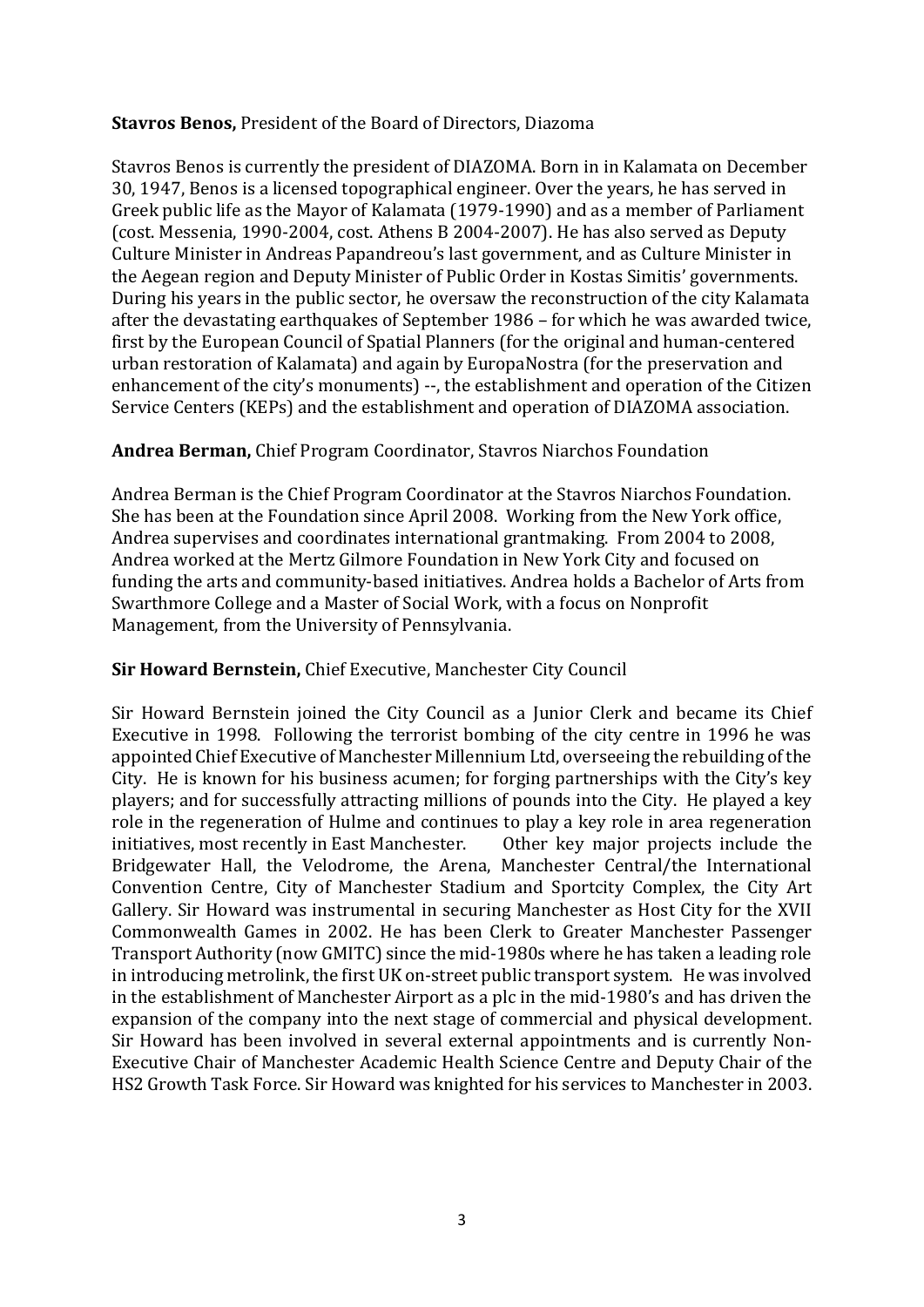**Dimitris Bertsimas,** Boeing Leaders for Global Operations Professor, Operations Research/Statistics, Sloan School of Management, MIT

Dimitris Bertsimas is the Boeing Professor of Operations Research and the co-director of the Operations Research Center at the Massachusetts Institute of Technology. He received a BS in Electrical Engineering and Computer Science at the National Technical University of Athens, Greece in 1985, an MS in Operations Research at MIT in 1987, and a Ph.D. in Applied Mathematics and Operations Research at MIT in 1988. Since 1988, he has been with the MIT faculty. Since 2013, he is the chairman of the council of the University of Athens. Since the 1990s he has started several successful companies in the areas of financial services, asset management, health care, publishing, analytics, as well as aviation. His research interests include analytics, optimization and their applications in a variety of industries. He has co-authored more than 150 scientific papers, and he has co-authored three graduate level textbooks. He is currently department editor in Optimization for Management Science and former area editor in Operations Research in Financial Engineering. He has supervised 52 doctoral students and he is currently supervising 12 others. He is a member of the US National Academy of Engineering and he has received several research awards including the Philip Morse lectureship award (2013), the William Peirskalla award for best paper in health care (2013), the best paper award in Transportation Science (2013), the Farkas prize (2008), the Erlang prize (1996), the SIAM prize in optimization (1996), the Bodossaki prize (1998) and the Presidential Young Investigator award (1991-1996).

**Todd Bishop,** Senior Deputy Director, External Affairs, Museum of Modern Art

Todd Bishop oversees the Museum's outreach strategy and all programs in fundraising and corporate sponsorship, membership, affiliate programs, special events, marketing, communications, and graphic design, and fundraising at MoMA PS1. Mr. Bishop has been on the Museum's staff since 1997, holding positions in administration, finance, new business development, and fundraising, and in fundraising and governance at MoMA PS1. Prior to joining the Museum, Mr. Bishop owned and directed the ARTkammer Gallery in Boston, and previously worked in galleries in Vienna and Salzburg, Austria, and studied at the University of Salzburg. Originally from Houston, Texas, Mr.Bishop holds a Master of Arts degree in Arts Administration from Columbia University in New York and a Bachelor of Arts with Distinction, in Art History and German from Colby College in Maine.

### **Shawn Bohen,** National Director for Strategic Growth and Impact, Year Up

Shawn Jacqueline Bohen is a member of Year Up's executive leadership team and responsible for crafting and orchestrating this social enterprises' influence strategy. Over the last 25 years, Shawn has made a career as a collaborative strategist, creating, growing, and strategically managing mission-driven high impact organizations. Shawn is recognized for her ability to turn great ideas into dynamic, diversely-staffed, fiscallyviable entities. Prior to Year Up, Shawn spent more than a decade working at Harvard University in a series of leadership roles facilitating interdisciplinary collaboration to tackle some of society's most challenging and interesting social, political and economic dilemmas. Partnering with academic colleagues, alumni and donors, Shawn led the strategic evolution of four university-wide start-ups, including the Harvard Initiative for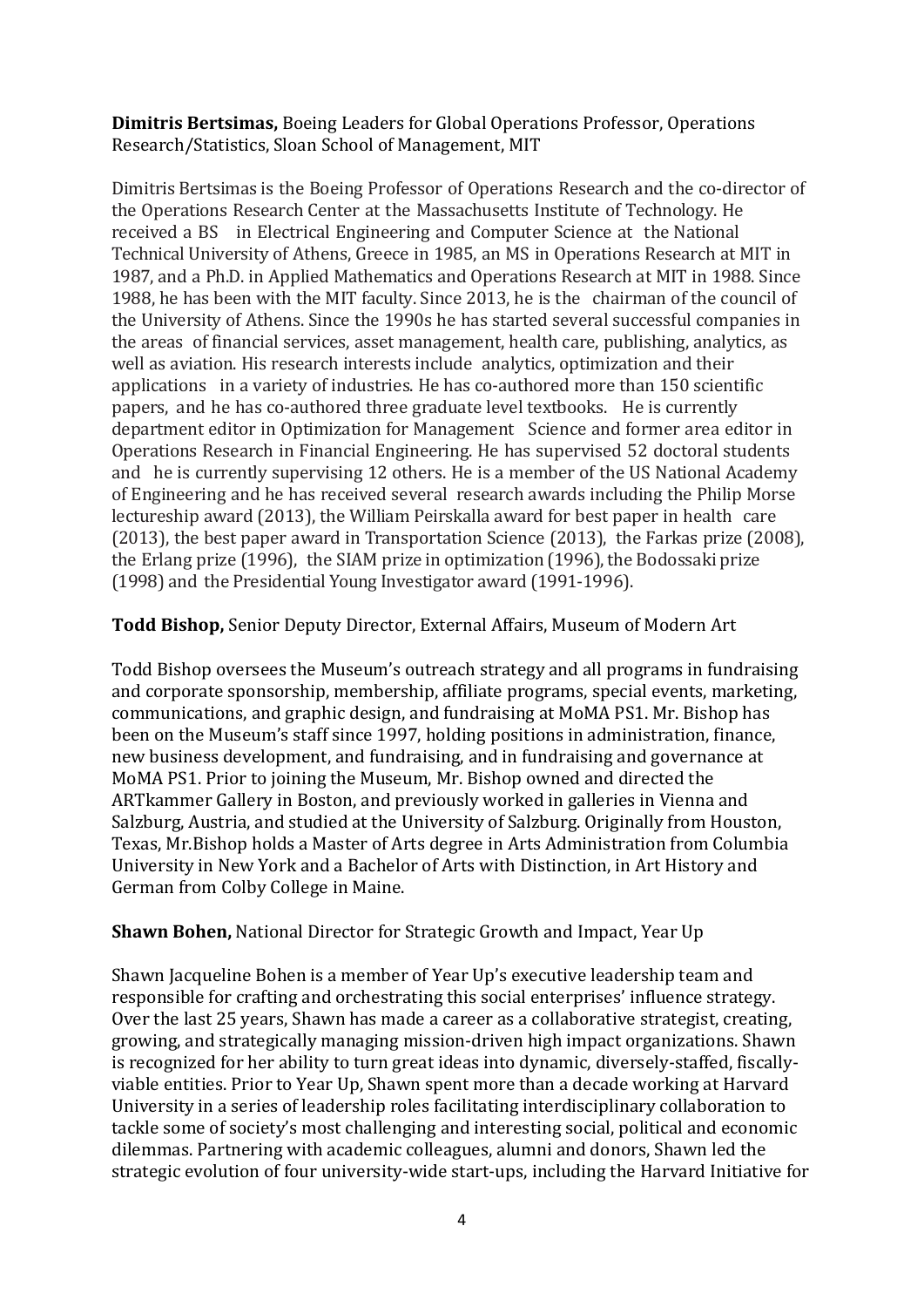Global Health, the Hauser Center for Nonprofit Organizations at the John F. Kennedy School, the university-wide Mind/Brain/Behavior Initiative, and the Harvard Medical School Division on Addictions. In her last post at Harvard, Shawn served as Assistant Provost, co-creating and co-leading the first institution-wide Office for Faculty Development and Diversity committed to transforming Harvard's approach to finding, developing and promoting a diverse, world-class faculty. Shawn began her career conducting grassroots environmental and consumer affairs campaigns for the Public Interest Research Groups in CT and MA. Shawn and her husband have five children between the ages of 9 and 23, four of whom are attending the public schools in Brookline and Sudbury, MA.

### **Christos Carras,** Executive Director, Onassis Cultural Center

Christos Carras was born in London in 1962. He studied Philosophy at the University of Cambridge where he got his degree in 1983. He continued his postgraduate studies at Paris I-Sorbonne, where in 1989 he successfully completed his doctoral thesis entitled "Aesthetic theory and musical composition after 1945: reflections on the conditions of criticism." Upon coming to Greece in 1989 he worked for a major touristic and agricultural company. During the same period he was Vice President of the Greek Wine Federation and, along with John Boutaris, started the initiative "Wine Roads of Northern Greece". From 1997 until 2005, he was the manager of "Stater", a company he cofounded for the development, promotion and distribution of local and organic traditional food products. Since 2002 he has been actively involved with cultural management. From 2002 to 2005 he was the Project Director of MediMuses Network, a Euro-Mediterranean project funded by the European Commission. In 2006 he was appointed as General Director of the B & M Theocharakis Foundation for the Fine Arts and Music, during the period of its final stage of completion and the programming of the first session of activities. Since October 2009 he has been the Executive Director and Head of the Music Program of the Onassis Cultural Centre, the dynamic hub for contemporary cultural expression in Athens, which was inaugurated in December 2010. In May 2013 he was awarded the grade of Chevalier de l'ordre des arts et des lettres by the French Ministry of Culture.

### **Anagnosti John Choukalas,** Head of Sustainability, APIVITA

Anagnosti John Choukalas was born in Canada and grew up in Larissa. He studied at the University of Calgary, Alberta in Canada where he finished his master's degree in Biology with both academic and athletic scholarships. Currently he is the Head of Sustainability at APIVITA, and CEO in the sister companies of APIVITA (APIVITA Farm and APIGEA, organic farming of medicinal and aromatic plants and beekeeping, respectively). He is also a board member at APIGEA, AGROKNOW and an NGO called Hippocrates 2500 years. In addition, he leads the Social Responsibility team of APIVITA and he is a member of the APIVITA Innovation team. At the same time he is in charge of APIVITA's newest project the APIS Academia, a knowledge ecosystem for internal and external pedagogy.

### **Zied Dahmani,** Education for Employment alumnus

Zied Dahmani is an alumnus of Education for Employment (EFE). He was raised in the Tunisian textile city Ksar Hellal and graduated from National Engineering School of Tunis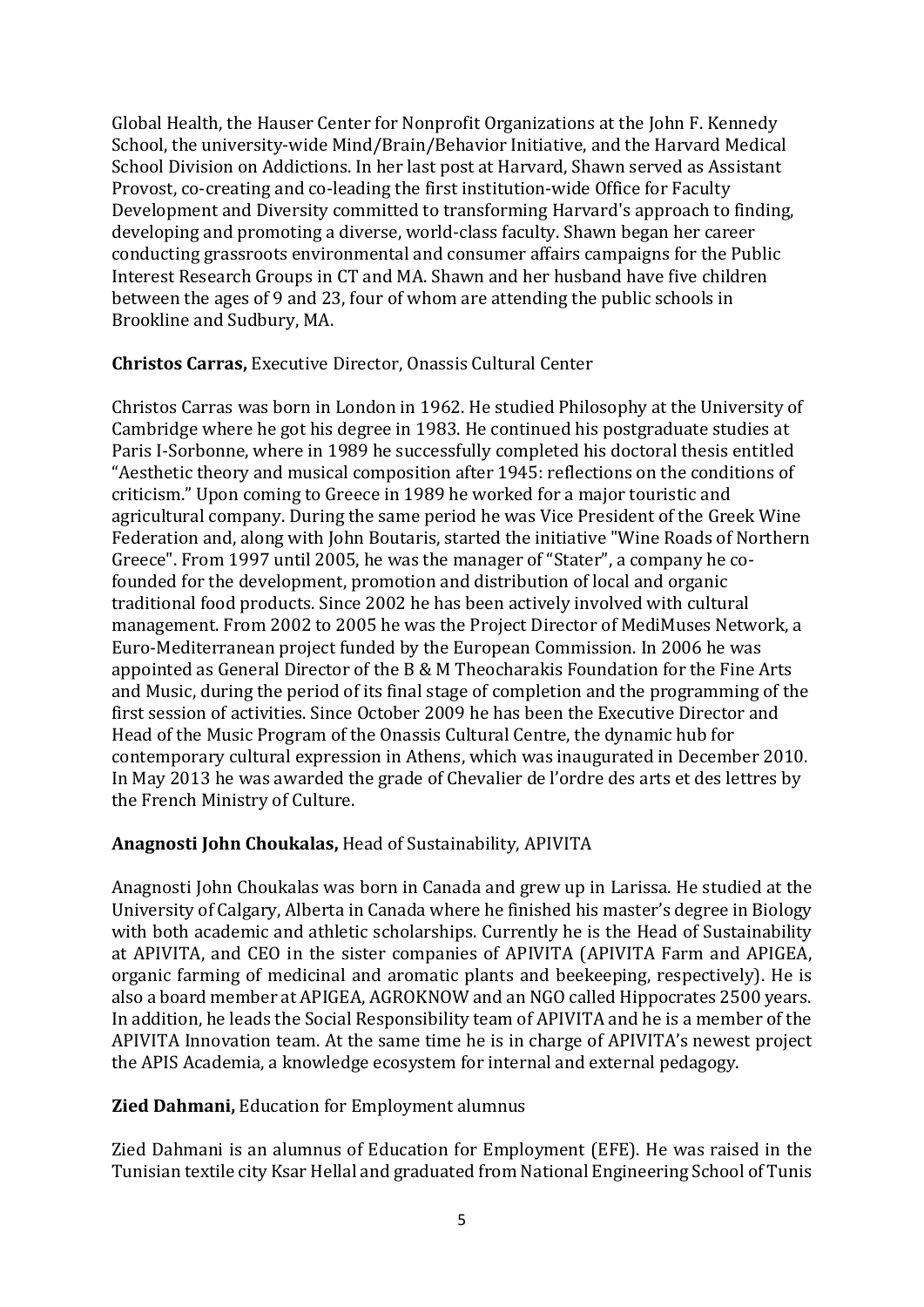– ElManar University with a degree in Civil Engineering. After a four-month struggle to find a job, he enrolled in Education For Employment-Tunisie, where he participated in the Construction Management training program in partnership with Consolidated Contractors Company (CCC) and the University of Colorado. After graduating from the program, he was placed in a job at CCC, and today serves as a site civil engineer at the Lusail Stadium Project, which will be home to the Handball World Cup in 2015. In December 2013, the Huffington Post published a blog post by Zied "What University Doesn't Teach: Making Our Education Meaningful in Tunisia."

### **Dimitris Daskalopoulos,** NEON Foundation

Dimitris Daskalopoulos is an entrepreneur and Chairman of DAMMA Holdings SA, a financial services and investment participations company. He served as the Chairman of the Board of the Hellenic Federation of Enterprises (SEV) for 8 consecutive years (2006- 2014). He is today SEV's Honorary President. From 1985 to 2007 he was the president and CEO of Delta Holdings/Vivartia SA, Greece's largest food conglomerate. He sold the business in 2007. He has also been active as member of the European Round Table of Industrialists (ERT) from 1998 to 2008. He has served as the chairman of the Federation of Greek Food Industries (1999 – 2006), as board member of the Athens Chamber of Industry and Commerce (1996 – 2000), as board member of the National Bank of Greece (2002 – 2010) and as member of the Board of Directors of the Mytilineos Group of companies (2007 – 2013). Finally he is a member of the Board of Directors of the CEO.Dimitris Daskalopoulos is a collector of contemporary art, The D.Daskalopoulos He is the founder of NEON, Cultural and Development Non-Profit Organization, working to bring contemporary culture in Greece closer to the public. He is a member of the Board of Trustees of the Guggenheim Foundation and active in the Tate International Council and the Leadership Council of the New Museum. Exhibitions of his collection have been presented in The Whitechapel Gallery, London and The Guggenheim Museum, Bilbao. Dimitris Daskalopoulos holds a B.A. in Management from the Athens Economic University and an MBA from the Kellogg Graduate School of Management. He is fluent in English and French.

### **Amalia Delicari,** Program and Public Affairs Officer, Stavros Niarchos Foundation

Amalia Delicari is Programs/Public Affairs Officer at the New York office of the Stavros Niarchos Foundation, focusing on Education. Prior to working in Philanthropy, Amalia worked with a number of companies as a computer animator and producer in the fields of advertising, animation production, development of educational software, interactive technology, art and sound production, television and film special effects. She is a native of Greece, speaks fluently English, Spanish and French and is proficient in German. Amalia holds a Bachelor of Arts from the University of Pennsylvania and a Master in Fine Arts, with a focus in Computer Animation, from the School of Visual Arts.

**Katie Dixon,** Director of Special Projects, BAM (Brooklyn Academy of Music)

Katie Dixon is the Director of Special projects at BAM (Brooklyn Academy of Music). She has an extensive background in arts policy, arts management, fundraising, architecture and urban planning. She has spearheaded public art projects in Brooklyn; run the planning and creation of a cultural district around the Brooklyn Academy of Music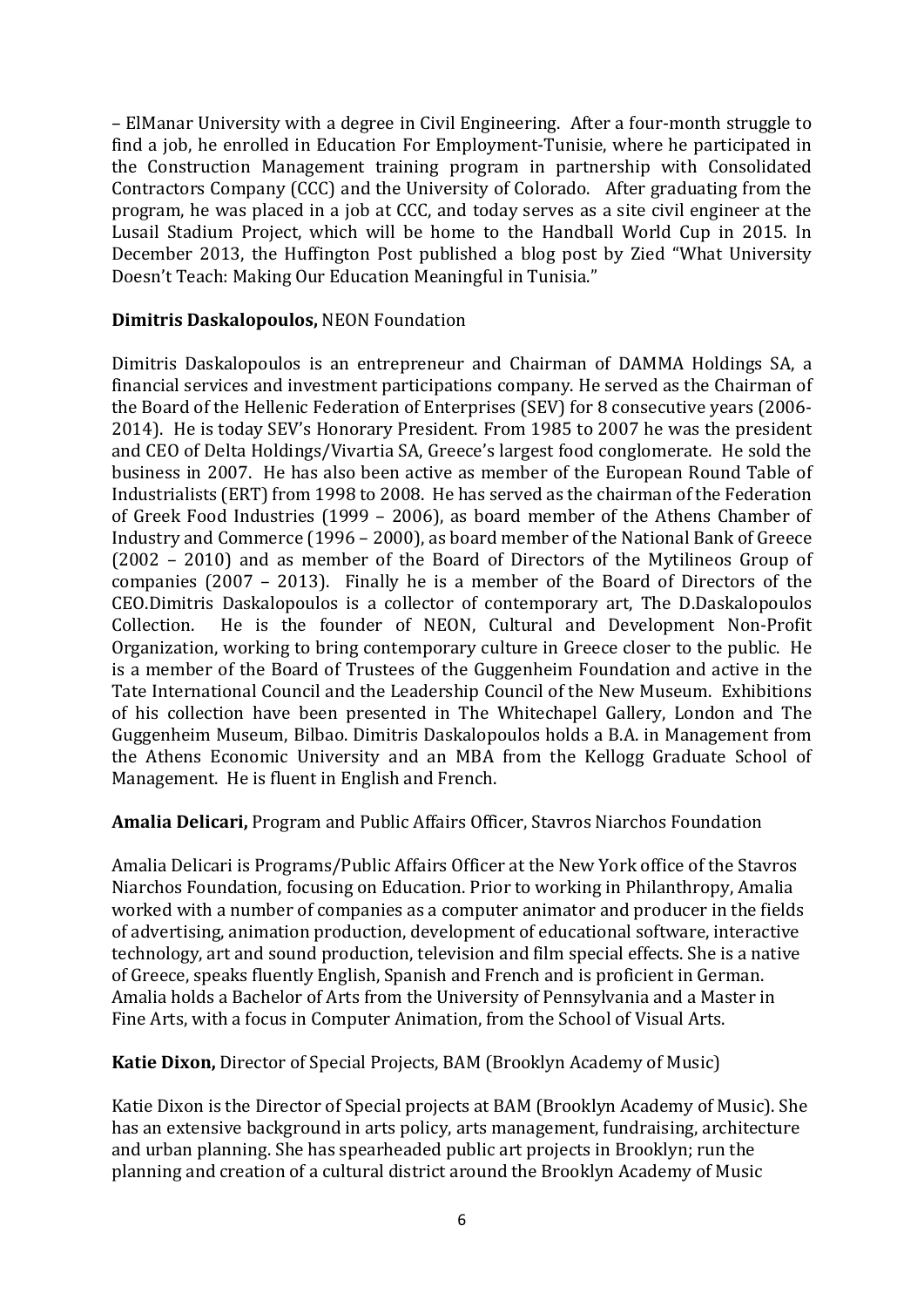(BAM); and served as the Chief of Staff at the New York City Department of Cultural Affairs. Most recently, Katie has coordinated both capital construction projects and temporary public art programming as the Director of Special Projects at BAM. In her work in both the public and private sectors managing the funding, design and creation of cultural assets and programs, she has developed an expertise in crafting successful cross-sector partnerships and facilitating community collaborations. Katie holds a B.A. in Architecture from Yale University and a Master of International Affairs from Columbia University. She lives with her husband and daughter in the Red Hook neighborhood of Brooklyn, New York.

### **Andreas Dracopoulos,** Co-President, Stavros Niarchos Foundation

Andreas Dracopoulos is Director and co-President of the Stavros Niarchos Foundation, an international philanthropic organization, which was established by his great-uncle, the late Stavros Niarchos. He was born and raised in Athens, Greece and graduated from the Wharton School of Business at the University of Pennsylvania, with a Bachelor of Science degree in Economics. Mr. Dracopoulos is a Trustee of The Rockefeller University, and a member of the Board of the Dalton School in NYC; a member of the Board of the Peterson Institute for International Economics, and a member of the Board and member of the International Council of the Center for Strategic and International Studies in Washington, D.C.; a Trustee of The Johns Hopkins University, and a member of the Advisory Board of the Berman Institute of Bioethics. He is an Honorary Trustee of the New York Public Library (NYPL), where he served as a Trustee from 2003 to 2010. In June 2012, the NYPL honored him for his contributions to the library's educational programs. In February, 2012, Andreas Dracopoulos was awarded by the Greek State the Grand Commander of the Order of the Phoenix. Mr. Dracopoulos is also the recipient of the 2002 Odyssey Award from the Hellenic Community of Astoria, New York, in recognition of his contributions towards the promotion of Greek education. He resides in New York City.

## **Adrian Ellis,** Director, AEA Consulting

Adrian Ellis is the founding director of AEA Consulting [\(www.aeaconsulting.com\)](http://www.aeaconsulting.com/). AEA is a leading cultural consultancy with offices in London and New York, and expertise in the fields of cultural planning and policy; concept development, design and evaluation of cultural initiatives; strategic and operational planning for cultural institutions. AEA has an extensive international client base and is currently working on projects with the Barbican Arts Centre (London), CERN (Geneva), the Frick Collection (New York), the Alvin Ailey Dance Foundation (New York), the New York Philharmonic, the League of American Orchestras, Kronos String Quartet (San Francisco), Cambridge University, Petronas, (Kuala Lumpur); Lai Sung Holdings (Hong Kong), the Barangaroo Delivery Authority (Sydney) and the Stavros Niarchos Foundation (Athens). Adrian returned to his full-time position at AEA at the beginning of 2012, after serving as Executive Director of Jazz at Lincoln Center from 2007 to 2012. He writes and lectures extensively on management and planning issues in the cultural sector and has served on the boards of the National Museum of Wales, the Association of Performing Arts Presenters, and the Kaufman Center (New York). In 2012, he was named a "Jazz Hero of the Year" by the Jazz Journalists Association. He is also director of the Global Cultural Districts Network. He was educated at Ysgol Y Gader (Dolgellau, Wales); Oxford University; and the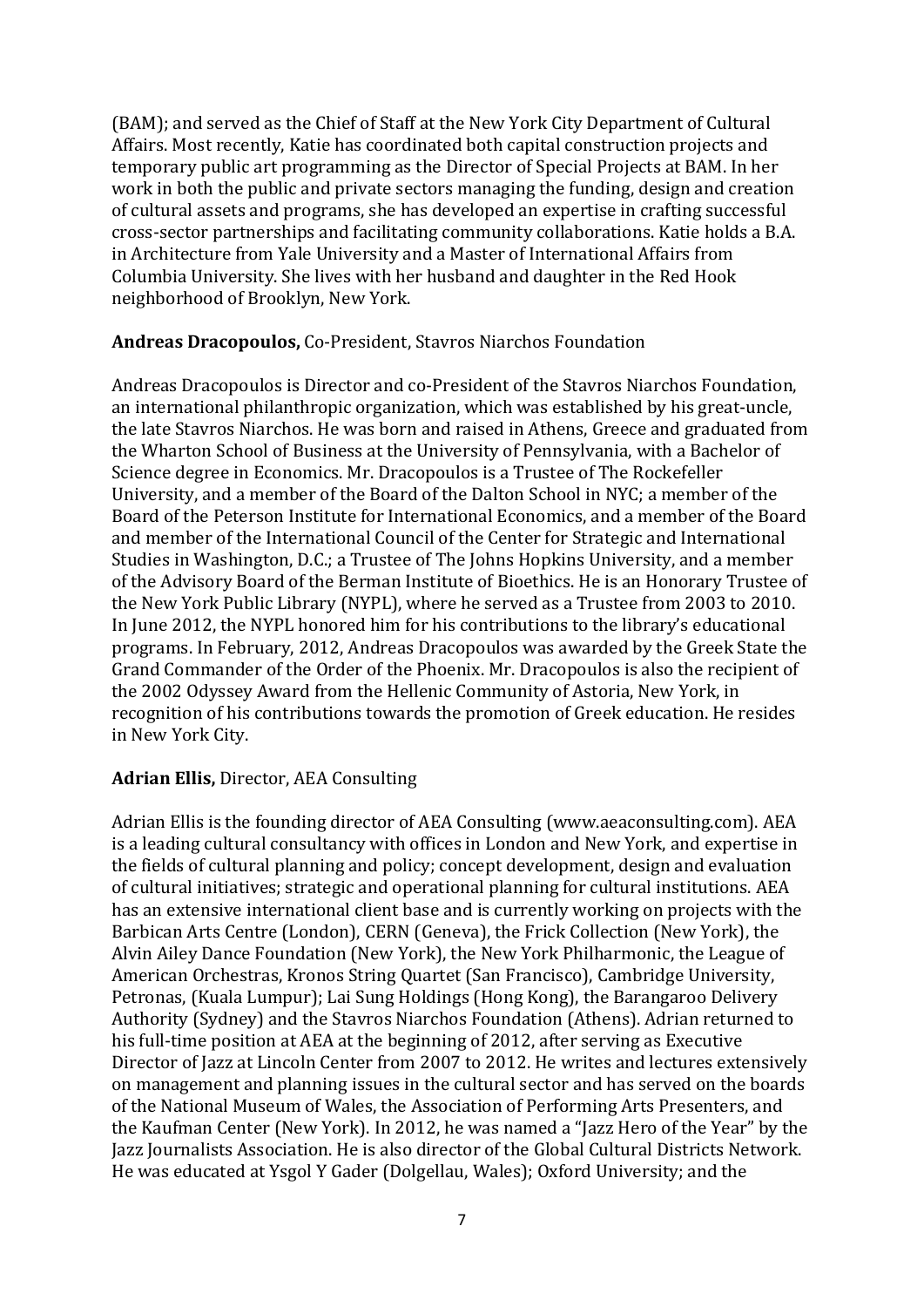London School of Economics. He is married to Elizabeth Ellis; has two children; and lives in the Hudson Valley and North Wales.

## **Martyn Evans,** Chief Executive, Carnegie UK Trust

Martyn Evans is Chief Executive of Carnegie UK Trust. The Trust was founded in 1913. It seeks to improve the lives and wellbeing of people throughout the UK and the Republic of Ireland through influencing public policy and demonstrating innovative practice. He has just completed a major report for the Scottish Government on the *'Rethinking Welafre-Fair Personal and Simple.* Martyn was a visiting Professor of Social Welfare Law at the University of Strathclyde: 1995-2001. He was the Director of the Scottish Consumer Council (SCC) a consumer policy and research body: 1998–2008. He was Chief Executive Officer of Citizens Advice Scotland for five years prior to taking up his post with SCC. Martyn was the Director of Shelter (Scottish Campaign for Homeless People): 1987-1992.

## **Jacob Fisch,** Executive Director, Friends of the Israel Antiquities Authority

Jacob Fisch is the Founder and Executive Director of the Friends of the Israel Antiquities Authority and has been with the IAA since 1992. He holds an MBA from Indiana University and a BA in Economics from the Hebrew University, Jerusalem, and worked at the Israel Museum from 1984 – 1992. Fisch conceptualized and was a fundamental partner in the establishment of the Davidson Center for Exhibitions and Virtual Reconstruction in the Jerusalem Archaeological Park, one of the largest archaeological parks in Israel. He also conceptualized the establishment of the Schottenstein National Campus for the Archaeology of Israel, a 35,000 sq meter archaeological complex currently under construction in Jerusalem, as well the Shelby White and Leon Levy Lod Mosaic Museum currently under construction in Lod, Israel, and currently serves on the advisory boards for both projects. Fisch organized a number of important traveling archaeological exhibitions from the National Treasures of the IAA to leading museums in the US and Europe among them the Metropolitan Museum of Art, the Louvre, the Altes Museum, the Library of Congress, the New York Public Library, the Vatican Apostolic Library and the Hermitage Museum. These traveling exhibitions include the Dead Sea Scrolls exhibition, the Lod Mosaic exhibition, Ancient Glass from the Holy Land, the Herodian Temple Mount, Burial Tombs from Hakel Dama and the Gold Glass Table from Caesarea. In addition, Fisch conceptualized and produced the Real-Time Virtual Reconstruction model of the Herodian Temple Mount and the Umayyad period Temple Mount, and he is currently producing a new IAA mobile archaeology app for kids.

## **Kostas Gakis,** Directors' Lab

Kostas Gakis was born in Athens in 1977. He graduated from the drama school of the National Theatre as well as the faculty of History and Archaeology of the University of Athens. . He also has a classical guitar degree. He plays the piano, lute, tzouras, clarinet and uses computers to create new musical sounds. For over a decade he has dedicated his life to the art of theatre, in many ways; as an actor, composer, director, playwright, acting and improvisation teacher in several drama schools. As an actor he has worked with many theatres (National Theatre, Amore, Poría, 104 Logou kai Technis, Ebrós,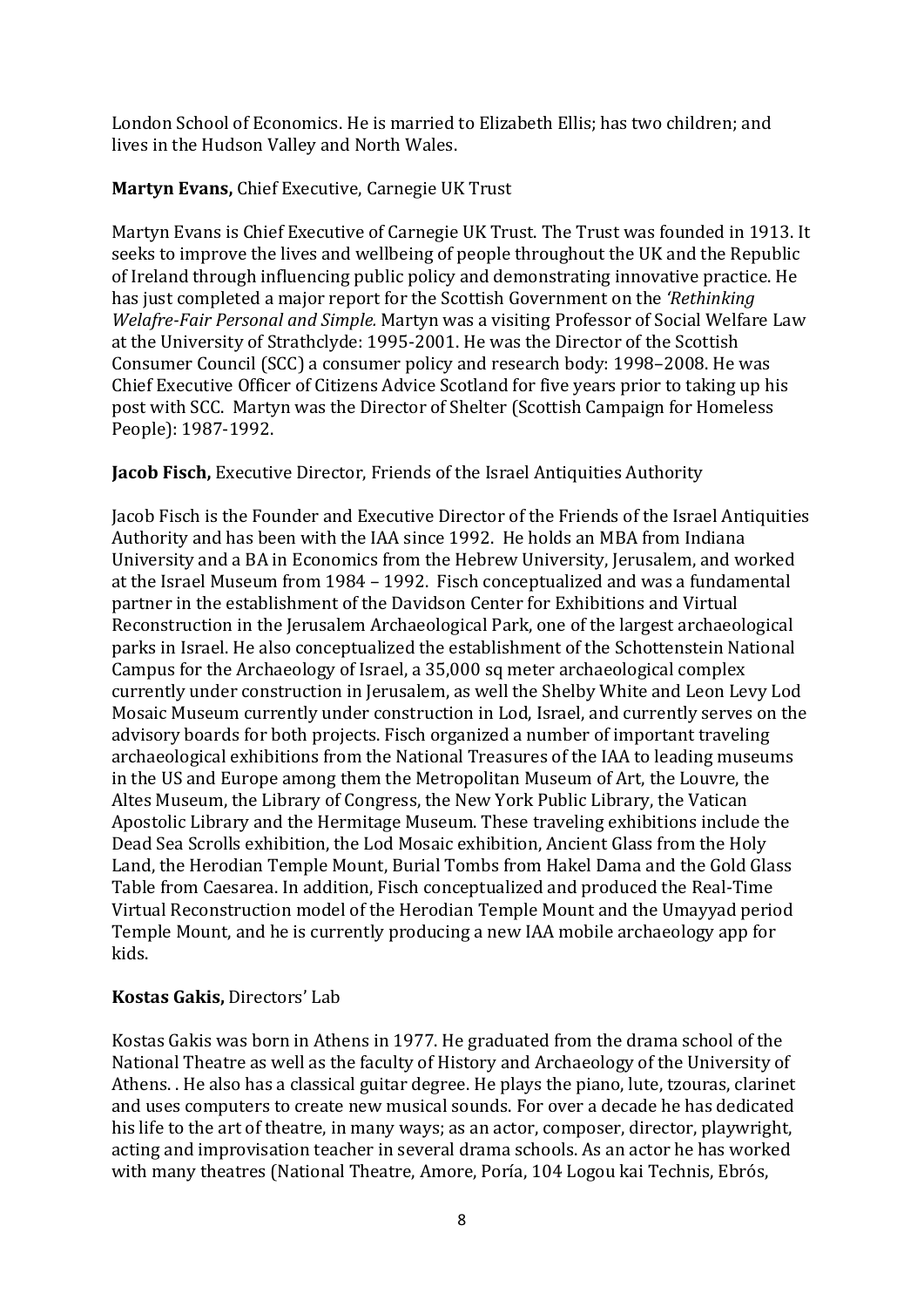Municipal Theatre of Roumeli, Athens Concert Hall, Theatre of Neos Kosmos. In 2006 he was awarded the "Dimitris Horn" acting award, for his performance in "Cockroach." For the same performance he was awarded the 2nd award of the magazine Athinorama. He was selected as a representator of Greece for the Ghote Institut program "Theatre experts from the Balkans" in Berlin during June 2014. Music plays always an important role in his performances and interacts with the actors' speech and movement. His directing works "Cockroach," "Without Music," "The Cloven Viscount," and "We don't talk about such things" were received by the Greek audience with excitement, traveled all around Greece and acquired positive reviews. His latest directing work "Romeo and Juliet for 2" was a smash hit in Athens, and it was also presented in Cyprus and in Serbia. He generally believes in a physical theatre that combines heterogeneous elements and codes and that manages to produce a show of high energy levels and aesthetics using scarce costumes and props. The performances he did with children with special needs at the 1st Special High school of Athens has been very important in his career, as well as the founding of a "sui generis" group of free theatrical experimentation that functions as a collectiva, his road trip in Portugal where he played music in the street, and the concert at the Poria Theatre called "Songs about much and the least" that explored theatrically his songs and scores in the magical foyer of the theatre.

#### **Ioanna-Maria Gertsou,** Founder, Lara Guide Dogs

Ioanna-Maria Gertsou is the co-Founder and President of Guide-Dogs Hellas and is a visually impaired activist for human diversity. She is also a psychologist with an expertise in cognitive science and experimental psychology. Her research background, regards behavioral experiments on perception and synesthesia. For several years she worked in the field of Human Computer Interaction at the Foundation for Research and Technology Hellas (F.O.R.T.H). She introduced to the market the concepts of user interface design, information society and web accessibility and contributed to the creation of the first accessible governmental electronic services in Greece. Ioanna was the first guide-dog user of Greece and in 2008, visualised the need of an NGO to provide freedom and independence, free of charge. Today, "Lara Guide-Dog School" is a modern organisation, supported by the private sector. The majority of Greeks are aware of what a guide-dog is and how to behave towards a guide-dog team. Guide-dog users are increasing and general guide-dog access is supported and protected by a national law, voted in 2010. In 2013 she joined the board of the European Guide-Dog Federation to represent the rights of guide-dog users throughout Europe. That same year in the European Parliament she was the main rapporteur, supporting the voting of a direction which prompts the EU countries to create accessible governmental websites and services. In 2014 the law for guide-dog access was improved, making Greece a role model for other countries. Ioanna is being honoured by her country's main representatives in politics, philanthropy, culture and the media.

### **George Ghonos,** CEO, McCain Hellas

George Ghonos is Managing director for Southeastern Europe, and is responsible for Greece, Cyprus, Turkey, Israel, Hungary and the Balkans, heading a management team of 37 people. Prior to that, he was Managing Director for Greece and the Balkans. George has been with McCain since 1992, when he introduced, from the green field, the group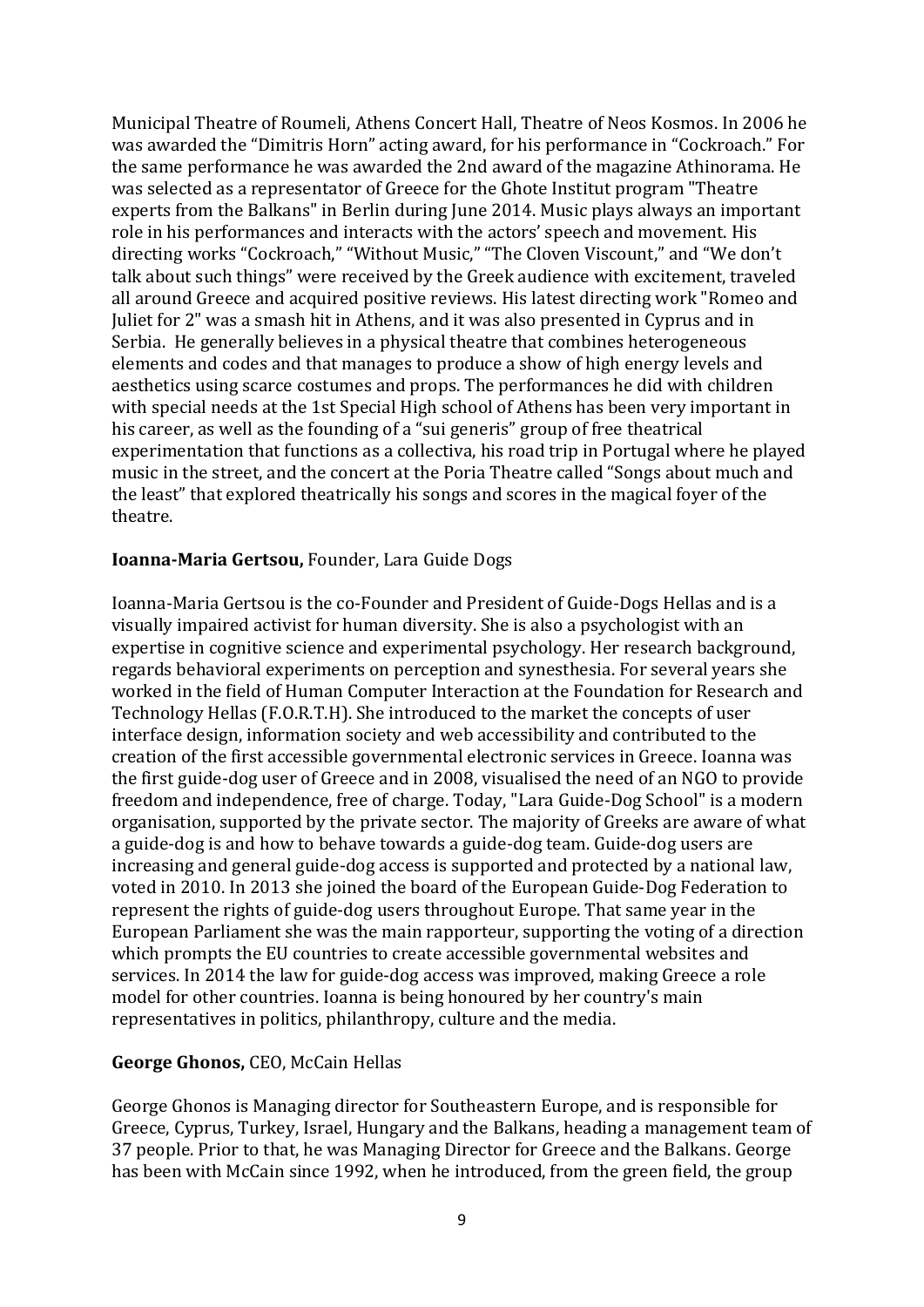to the Greek market through the establishment of McCain Hellas, a leader in the Greek food industry. Chemical Engineer by education, George commenced his career at Unilever in 1974, where he spent 17 years of his professional life, progressing from R&D through various managerial roles in Manufacturing, Logistics and Sales to the post of Sales and Distribution Director for the Ice Cream and Frozen Foods division, a position he held until 1991. He has served as President of the Canadian Greek Chamber of Commerce and board member of the CEO Section of the Hellenic Management Association (EEDE), whereas he is currently also a board member of the Association of Chief Executive Officers –EASE-and AXIOTES. In his free time, George has a passion for choral music and participates in several amateur choral ensembles.

## **Linda Gibbs,** Principal, Bloomberg Associates

Linda Gibbs served as New York City Deputy Mayor of Health and Human Services from 2005-2013. Supervising the city's human service, public health and social justice agencies, she spearheaded major initiatives on poverty alleviation, juvenile justice reform and obesity reduction. "Age Friendly NYC", a blueprint for enhancing livability for older New Yorkers; and "Young Men's Initiative", addressing race-based disparities facing Black and Latino young men in the areas of health, education, employment training and the justice system, are two of the collaborative efforts she shaped to address significant social challenges. Gibbs also improved the use of data and technology in human service management, contract effectiveness, and evidence-based program development. During her tenure, New York City has been the only top-20 city in the U.S. whose poverty rate did not increase while the national average rose 28%. Prior to her appointment as Deputy Mayor, Gibbs was Commissioner of the New York City Department of Homeless Services and held senior positions with the Administration for Children's Services and the Office of Management and Budget.

## **Katherine Gordillo**, Year Up alumnus

My name is Katherine Gordillo and I'm 25 years old. I was born in Bucaramanga, Colombia but raised in Cali. At the age of 12, my parents, brother and I moved to the United States escaping the violence and hoping for a better future. I graduated from East Boston High School in 2006, but couldn't attend college immediately due to my immigration status and the cost associated with attending college as an "international student". After working for 2 years to save money for college, I was finally able to become a legal resident. As I was getting ready to start college, I heard about Year Up and decided to join the IT program in September of 2008. After completing my Year Up internship at Wellington Management Company, I was hired for a 6 month Desktop Support contract and eventually hired as a permanent consultant. In January, 2012, I was brought on by Wellington as a Systems Analyst with the Desktop Support team and I have been mentoring our new Year Up interns ever since. I'm currently attending Cambridge College and will be completing my Bachelor Degree in the spring of next year.

**Dr. Nicole Goldin,** Director, Youth, Prosperity, and Security Initiative, Center for Strategic and International Studies (CSIS)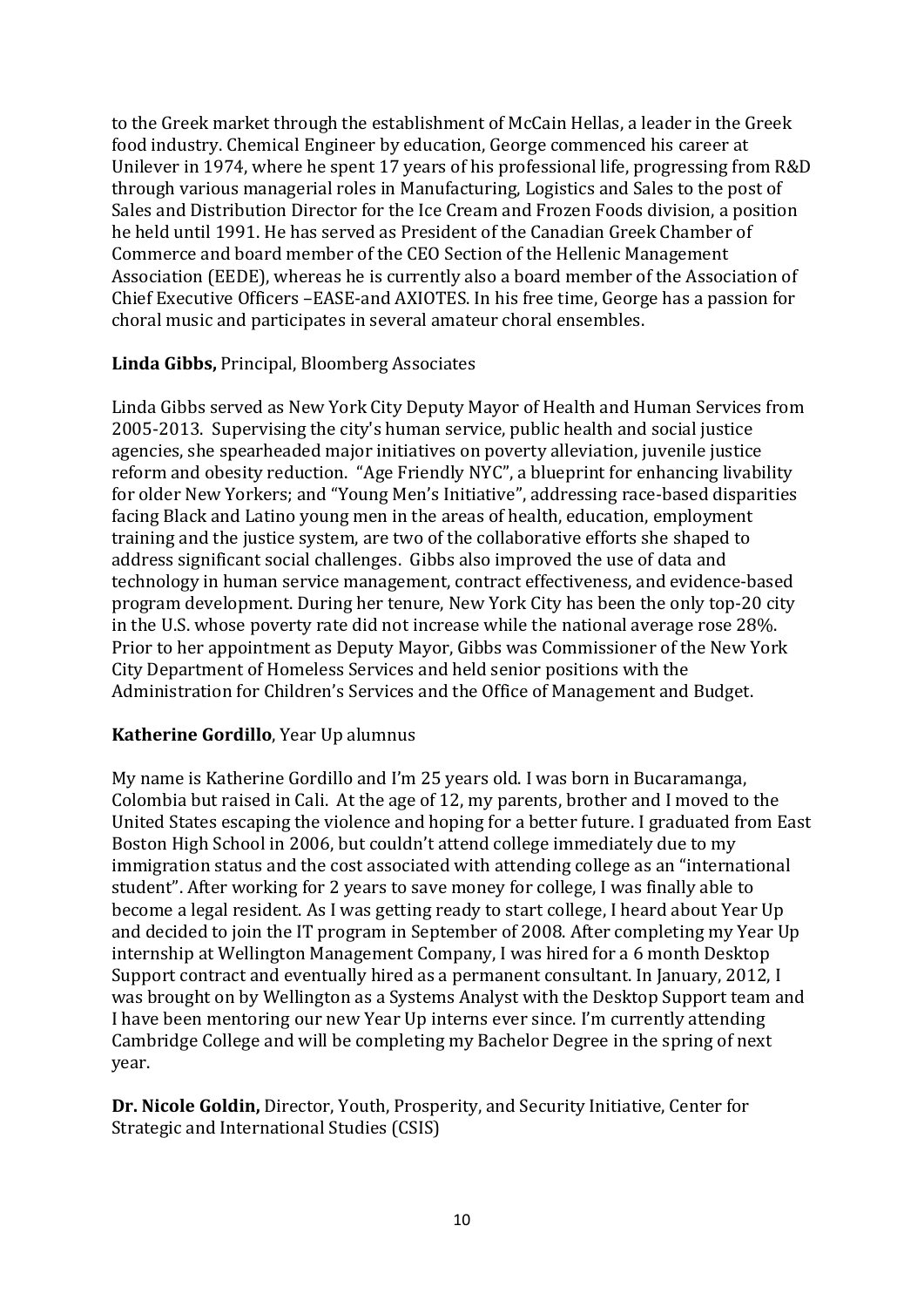Dr. Nicole Goldin is founding director of the Youth, Prosperity, and Security Initiative at the Center for Strategic and International Studies (CSIS), in partnership with the International Youth Foundation (IYF), where she has also led the Global Youth Wellbeing Index project. The Initiative explores the near- and long-term economic, social, and geopolitical implications of youth trends around the world. Dr. Goldin is also a professorial lecturer at George Washington University's Elliott School of International Affairs. Until December 2012, she served as senior adviser for policy at the U.S. Agency for International Development (USAID), where she led the creation of USAID's first youth in development policy. . Dr. Goldin previously served at the Department of State as senior adviser to the undersecretary for citizen security, democracy, and human rights for policy on global youth, Africa, and international organizations. A frequent speaker and commentator, her insights have been published in CNN, the *Huffington Post* and *The Guardian*, among others. She has worked with Peace Dividend Trust, the Clinton Global Initiative, and Chemonics International among other organizations. Dr. Goldin holds a Ph.D. in economics from the School of Oriental and African Studies, an M.Sc. in development from the London School of Economics, an M.A. in international political economy from American University, and a B.A. in East Asian studies from Union College. She sits on the Board of Directors of the Society for International Development– Washington Chapter and on the Advisory Board of She's the First.

#### **Mareva Grabowski,** Founder, Endeavor Greece

Mareva Grabowski is the founder and vice-chair of Endeavor Greece, an international non-profit organization which promotes High-Impact Entrepreneurs supported by some of the most prominent business leaders and investors globally. She is also a Managing Partner at Zeus+Δione, a luxury brand that features exclusive handmade products of refined and rare craftsmanship, inspired by the Hellenic Heritage. She served 12 years in the investment banking and asset management divisions at Deutsche Bank and in 2007, she founded MG Capital Advisors S.A., an independent advisory firm focusing on wealth management, deal origination and private equity. In 2010, Mareva founded Eternia Capital, an asset management firm focusing on hedge fund investments. Since 2008, Mareva is also on the advisory Board of Dara Capital, a Swiss based investment advisor. Mareva holds a BA in Political Science and History from Boston College, a MIA from Columbia University and a MBA from Harvard Business School. She is also a member of the Asia Pacific Acquisitions Committee at the TATE Modern, a member of the Board of Trustees of the Athens Biennale and a member of the Contemporary Art Support Committee of the Museum of Cycladic Art.

#### **Nate Hill,** Assistant Director, Chattanooga Public Library

Nate Hill is the Deputy Director of the Chattanooga Public Library, where he focuses on strategic partnerships and special projects. In addition to his work at the local library, Nate is involved in other national and international educational and creative organizations. He is a fellow in the Bill and Melinda Gates Foundation's International Network of Emerging Library Innovators, and has received grants from the Knight Foundation, the Mozilla Foundation, and the Institute for Museum and Library Service. Nate has an undergraduate degree in art from Skidmore College, and a masters degree in Library and Information Science from Pratt Institute. Nate spends his free time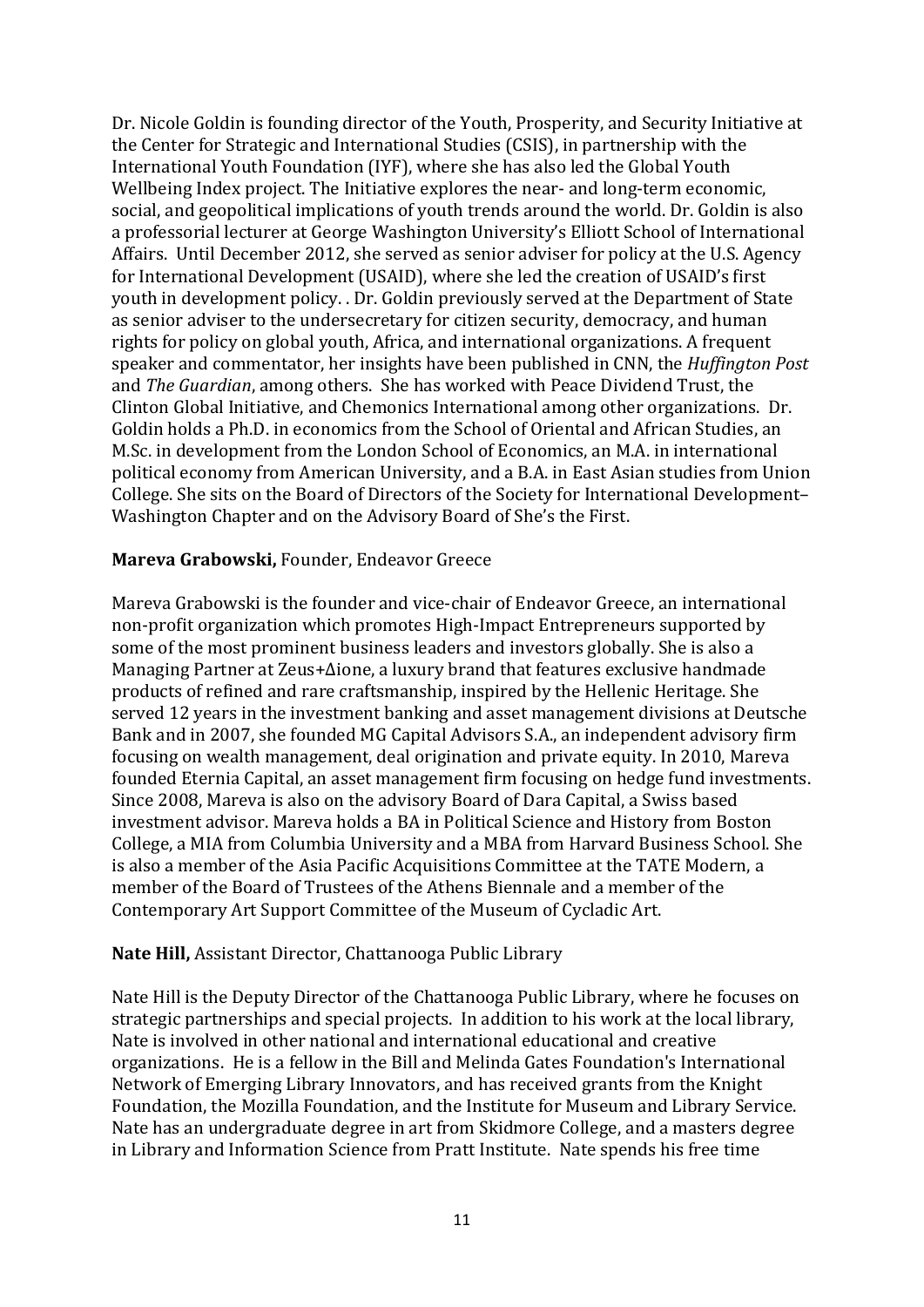traveling, hiking, or playing blocks, cars, and trains with his awesome wife, son, and daughter.

**Gayle Jennings-O'Byrne,** Vice President-Northeast Region, JPMorgan Chase Global Philanthropy

Gayle Jennings-O'Byrne is the vice president of JPMorgan Chase Foundation, and helps implement the firm's philanthropic vision to build vibrant communities. She is responsible for investing in not-for-profit organizations, programs and solutions that address issues of workforce readiness, small business, affordable housing and financial capabilities. She is responsible for developing and managing a portfolio of partner and program investments, which includes conducting due diligence, community development services, technical assistance, consulting, referrals and grants. Previously, Mrs. Jennings-O'Byrne was vice president, International Government Relations, managing global issues related to corporate finance and investment banking with respect to the firm's legislative and regulatory affairs. Mrs. Jennings-O'Byrne began her career at JPMorgan Chase as an associate in the Mergers and Acquisitions group. Prior to joining J.P. Morgan Securities Inc., Ms. Jennings-O'Byrne was a senior press relations manager for Sun Microsystems Computer Co. where her responsibilities included developing and implementing global publicity and marketing programs. She is committed to the development of New York City and the potential of communities. She earned a bachelor's degree in Economics from The Wharton School of Business and masters in business administration (MBA) from The University of Michigan Business School. As part of her degree programs she studied at the National University of Singapore, the City of London Polytechnic and traveled throughout Israel on a research project for the Israeli Tourism Dept. She is proudly married to David O'Byrne and resides in New York City.

**Jeffrey Kahn,** PhD, MPH Robert Henry Levi and Ryda Hecht Levi Professor of Bioethics and Public Policy, Johns Hopkins Berman Institute of Bioethics

Jeffrey Kahn, PhD, MPH, is the inaugural Robert Henry Levi and Ryda Hecht Levi Professor of Bioethics and Public Policy and the Deputy Director for Policy and Administration at the Johns Hopkins Berman Institute of Bioethics. He works in a variety of areas of bioethics, exploring the intersection of ethics and health/science policy, including human and animal research ethics, public health, and ethical issues in emerging biomedical technologies. Prof. Kahn has served on numerous state and federal advisory panels, and he is currently chair of the Institute of Medicine (IOM) Board on Health Sciences Policy. He is co-principal investigator on an NIH "Center of Excellence" project to study the ethical, legal and social implications (ELSI) of genomic research examining the largely unexplored but crucial study of genomics as applied to infectious disease. He was the founding president of the Association of Bioethics Program Directors, a position he held from 2006-2010, and is an elected Fellow of The Hastings Center. Prof. Kahn has published three books and over 115 articles in the bioethics and medical literature, and speaks frequently across the US and around the world on a range of bioethics topics. Prior to joining the faculty at Johns Hopkins, Prof. Kahn was Director of the Center for Bioethics at the University of Minnesota. His education includes a BA from UCLA, PhD from Georgetown University, and MPH from the Johns Hopkins Bloomberg School of Public Health.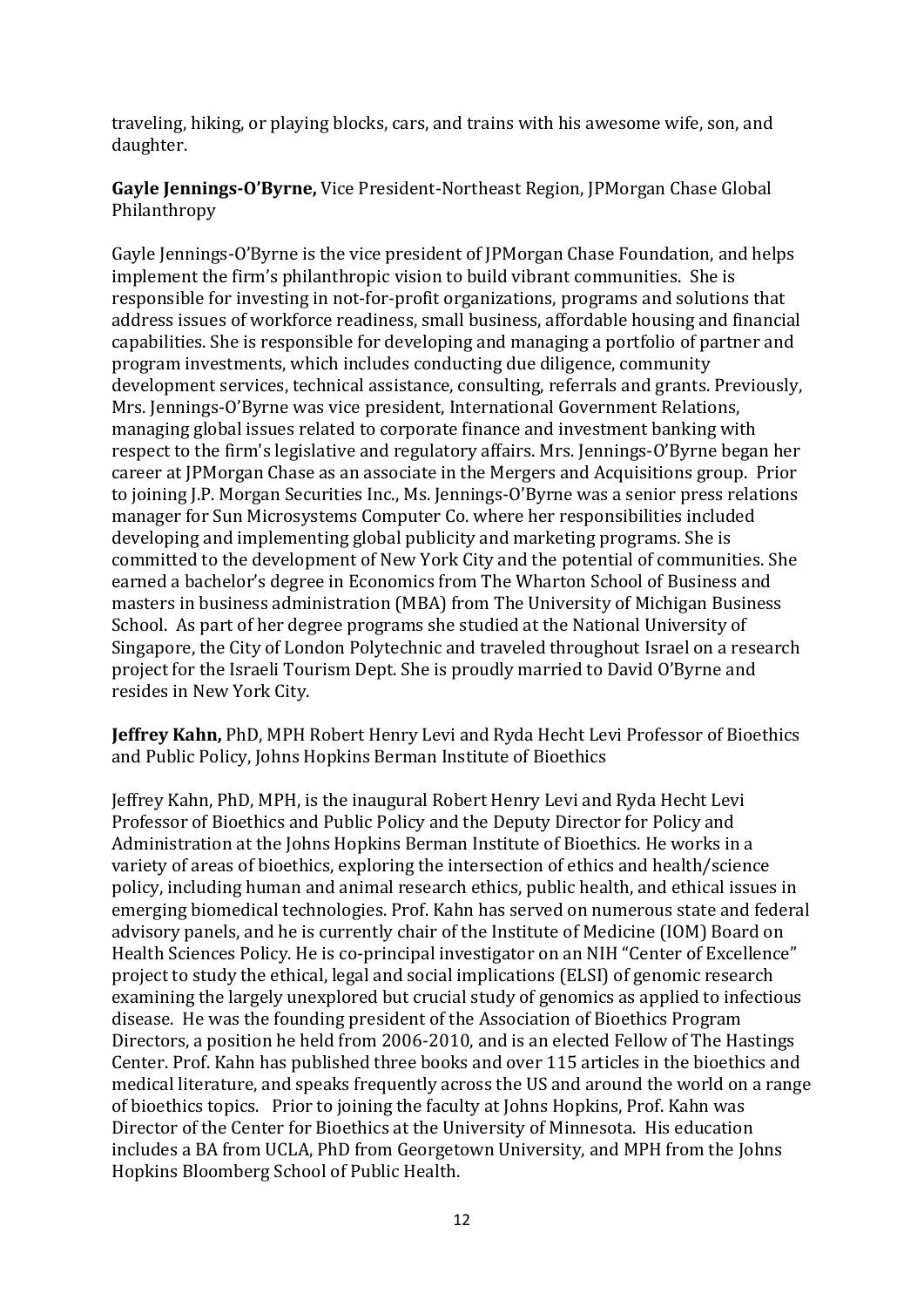### **Panos Kanellis,** President, American Farm School (AFS)

Dr. Panos Kanellis is the first Greek President of the American Farm School (AFS), a US not for profit established in New York in 1904 and operating just outside of Thessaloniki. A Thessaloniki native, Dr. Kanellis graduated from Anatolia College in Thessaloniki, Greece and went on to complete undergraduate and graduate studies in the U.S., earning his Ph.D. in Bio-Organic Chemistry from the University of Houston, USA. After several years of teaching and research in the field of bio-organic chemistry during academic appointments at U.S. medical universities, Dr. Kanellis returned to Greece, where he held several top managerial positions in private industry before electing to serve his alma mater. From 1997 to 2009, Dr. Kanellis served as Exceutive Vice President and COO of Anatolia College an academic institution operating a four-year business and liberal arts college with a graduate MBA program, K-12 schools, and a twoyear International Baccalaureate program. The institution he is the President of currently, the American Farm School, has operated traditionally a High School and since 2010 offers Bachelor of Science degrees through Dimitri Perrotis College (established initially in 1996 as a two year institution). Under Dr. Kanellis the institution entered preschool and primary education, introducing the first environmental - experiential schools of the kind in Greece. A Center for Agricultural Entrepreneurship was created at D. Perrotis College in 2011with support from the Niarchos Foundation focusing on helping young Greek men and women to move to the countryside and become involved in the agro-food sector. In 2014 the establishment of an Olive Center has been announced in collaboration with the University of California at Davis.

**Nancy Kass, ScD,** ScD Phoebe R. Berman Professor of Bioethics and Public Health, Berman Institute of Bioethics and Johns Hopkins Bloomberg School of Public Health

Nancy Kass, ScD, is the Phoebe R. Berman Professor of Bioethics and Public Health, Department of Health Policy and Management, Johns Hopkins Bloomberg School of Public Health and Deputy Director for Public Health in the Berman Institute of Bioethics. In 2009-2010, Dr. Kass worked for the World Health Organization in Geneva, Switzerland. Dr. Kass received her B.A. from Stanford University, completed doctoral training from the Johns Hopkins School of Public Health and a postdoctoral fellowship at the Kennedy Institute of Ethics, Georgetown. Dr. Kass co-chaired the National Cancer Institute Committee to develop Recommendations for Informed Consent and served on the NCI's central IRB. She was consultant to the President's Advisory Committee on Human Radiation Experiments, to the National Bioethics Advisory Commission, and to the National Academy of Sciences. Her research and publications examine informed consent, U.S. and international research ethics, public health ethics, including projects related to HIV ethics, obesity ethics, and preparedness. Dr. Kass is the director of the JHSPH PhD program in bioethics and healthy policy, and has directed the Fogarty-Johns Hopkins African Bioethics Training Program for 14 years. Dr. Kass is an elected member of the Institute of Medicine and a Fellow of the Hastings Center.

### **Maria Katsounaki,** Journalist, Kathimerini

Maria Katsounaki is a journalist at *Kathimerini* and was born in Athens. She studied Public Law and Political Science at the University of Athens Law School. She has worked as a newspaper journalist at *Ethnos* since 1984, and at *Kathimerini* since 1987. She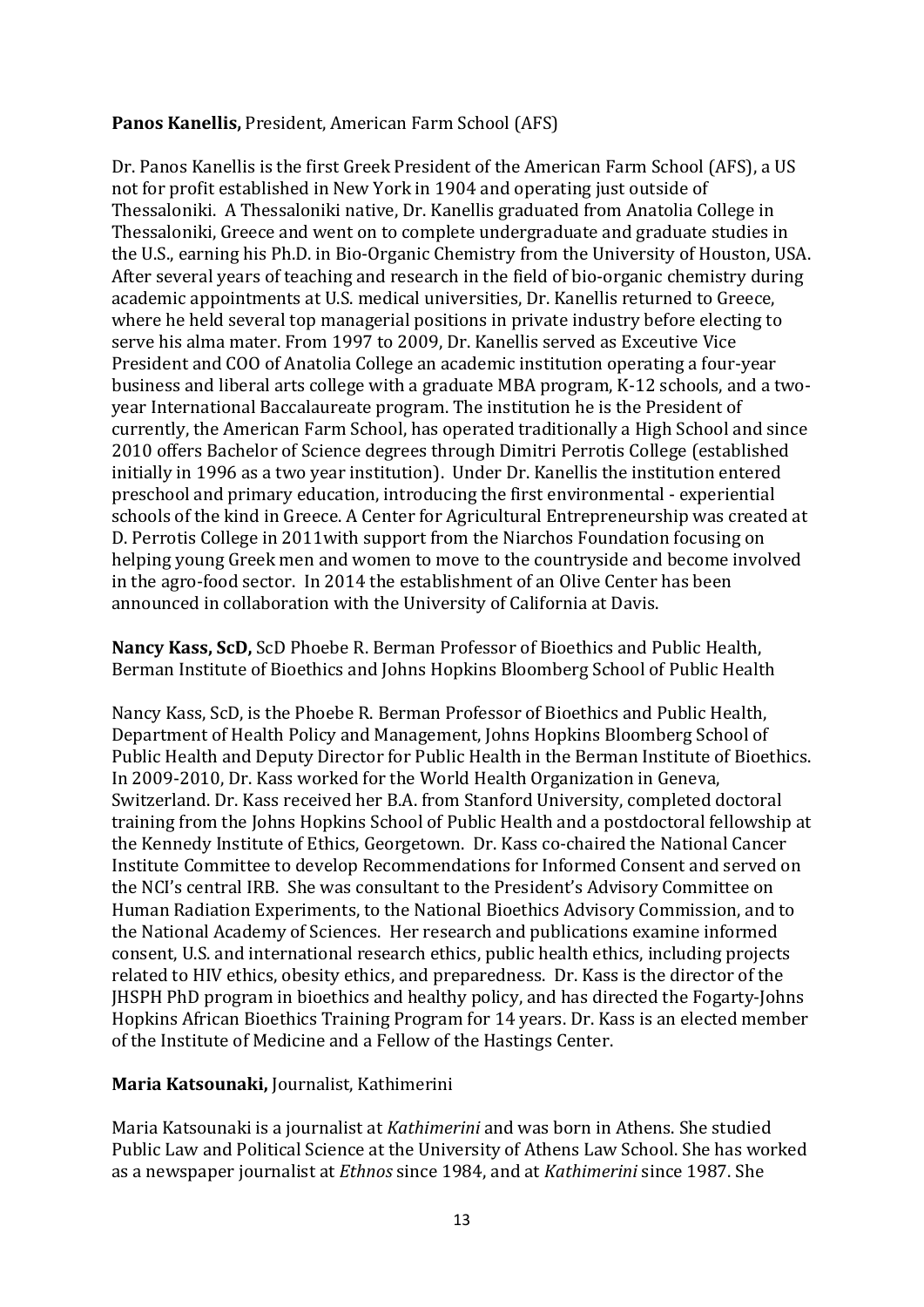specialized in cultural reporting, and served as editor in chief of the cultural department from 1992 until 2007. For the past seven years, she has been a columnist for *Kathimerini*, while still involved in film reviews. From 2000 until early 2012, she presented a TV show on Greek Cinema on ET1. In 2007, she received an award from the Botsis Foundation for the promotion of culture through the media.

**Larry Katz,** Sr. Associate Director, NJAES and Director, Cooperative Extension, Rutgers University

Larry Katz started his studies at Cornell, where he earned his master's degree studying reproductive physiology and behavior in cattle. He gained his PhD in animal behavior at the University of California, Davis. In 1989 he joined the Rutgers faculty in the Department of Animal Sciences and has been teaching many courses since. Throughout these years he received numerous teaching and advising awards. His research is in the area of reproductive behavioral endocrinology of domesticated ruminants. He has also conducted research on developing new husbandry techniques, improving veterinary practices, increasing production in agriculturally important animal species etc. He also served as Chair of the department for seven years and for the past six years has directed Rutgers Cooperative Extension, the outreach arm of the New Jersey Agricultural Experiment Station, bringing the wealth of knowledge of the state university to local communities.

## **Konstantinos Kavakiotis,** Directors' Lab

Konstantinos Kavakiotis was born in Athens in 1980. After studying Theology at the Aristotle University of Thessaloniki, he trained as an actor at the Drama Studio of Thessaloniki, at the Central School of Speech and Drama in London, at the Moscow Art Theatre, with Steppenwolf in Los Angeles, with Outil Theatre at the Montpellier Mime Festival and at Shakespeare's Globe. He has worked as an actor on stage and screen in both Greece and the UK, and is a member of the Director's Lab at the Lincoln Center in New York. He is a lecturer at the University of Macedonia in Thessaloniki-Greece and visiting lecturer at Royal Central School of Speech and Drama, London-U.K. He lives in London working as an actor and acting teacher. He is the founder of "Drama Classes London" theatre company.

### **Olga Kefalogianni,** Minister of Tourism of the Hellenic Republic

Olga Kefalogianni is Greece's Minister of Tourism since June 2012. She is an attorney at law, and a member of the Athens Bar Association. Since 1998 she has been working as a lawyer in major law firms in Athens, Greece and New York, U.S.A. She has also worked at the Legal Service of the European Commission in Brussels. From May 2004 up to September 2006 she served as legal advisor to the Prime Minister of Greece. She has studied law and international affairs. She holds a Bachelor degree in Law (National Kapodistrian University of Athens), a Master of Laws (LL.M.) degree in Commercial and Corporate Law (King's College, University of London) and a Master degree (GMAP) in international relations, (Fletcher School of Law and Diplomacy, Tufts University, Boston). She is the author of the book "The role of the European Union on the Cyprus issue", which has been published by the Livanis publishing house. She was elected Member of Parliament for the constituency of Rethymno, Crete representing the "New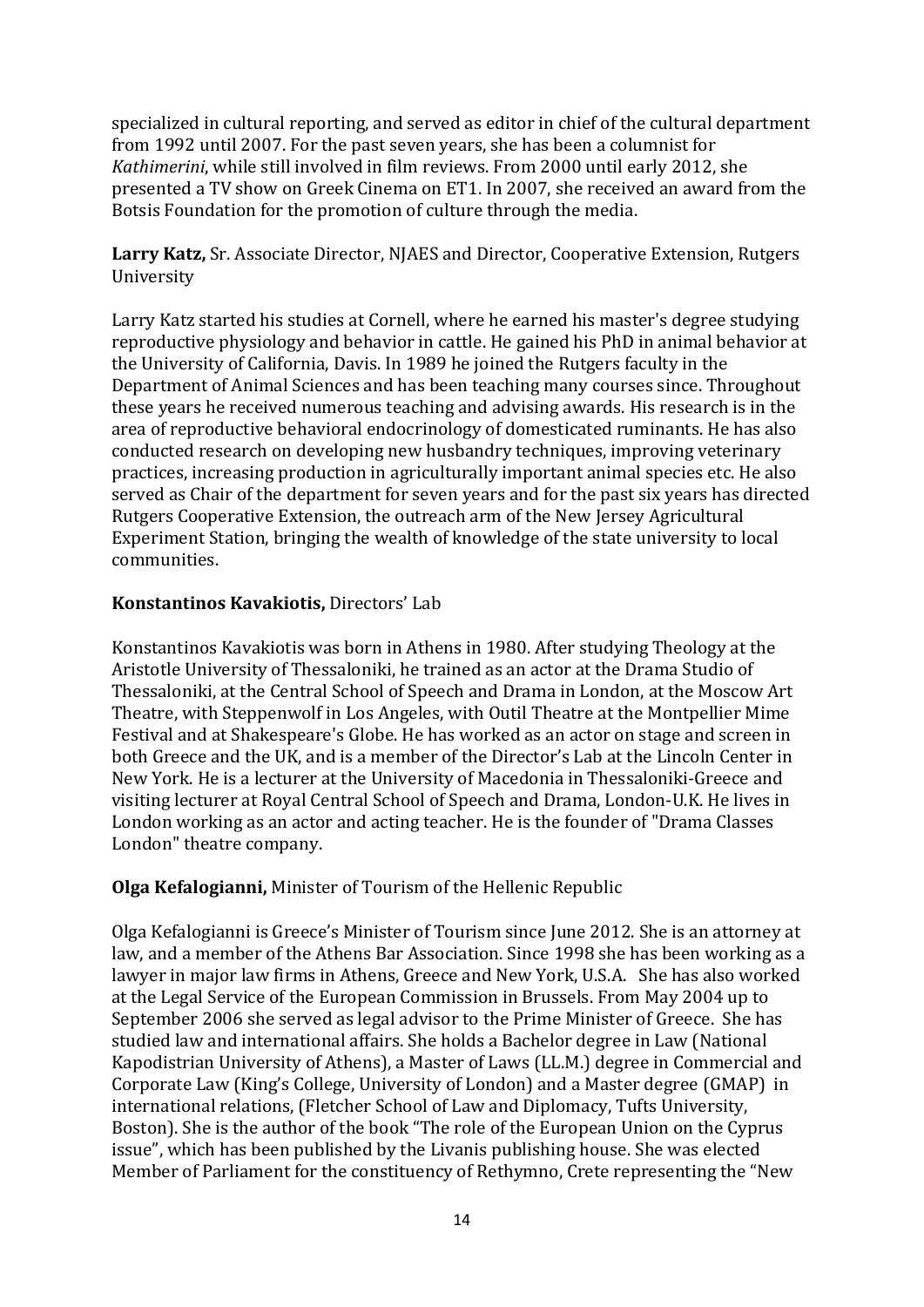Democracy" party in the general elections of 2007 and 2009. On May 6th 2012 she was elected in the first position of the "New Democracy" ballot in the first constituency of Athens. She was re-elected in the same position in the June 17th 2012 elections. She has served as secretary of the Greek Parliament (2007-2009), as secretary of the standing committee on Defense and International Affairs (2007-2009), as a member of the standing committee of Education (2009-2012) and the special committee on Environmental issues (2009-2012).

**Samer Said Khoury,** President for Engineering & Construction Division, Consolidated Contractors Company (CCC)

Samer Khoury is the Executive Vice President of Consolidated Contractors International Company (CCC), one of the largest Arab international construction companies operating throughout the Middle East, Africa, CIS, Europe, and the U.S. For more than 20 years, Mr. Khoury has been highly involved in business, social and educational activities in the Middle East and Europe. Mr. Khoury is active in many economic institutions around the world. He is a Director of Palestine Investment Fund PLC. Mr. Khoury is a board member of more than 28 regional and internationally renowned organizations and Arab and international institution operating in the field of economics. Mr. Khoury received a Master's degree from the University of Southern California and a Bachelor's degree in Civil Engineering from California State University in the United States.

**Paul Kiortsis,** Market Head, Greece and Southeastern Europe, Nestle Hellas

Paul Kiortsis has been Nestle's Market Head for Greece and South Eastern Europe since 2013. Born in Geneva Switzerland, he is a graduate of Athens University with a MS degree in Chemistry and of the University of Illinois, Urbana-Champaign with an MBA degree. Paul Kiortsis joined Ralston Purina in the USA in 1984 and subsequently held various marketing and sales positions of increasing responsibility in St. Louis, Missouri and Brussels, Belgium. In 1991, he was named Managing Director of Ralston Purina's Puerto Rican business, later assuming responsibility for all the Caribbean and Central American markets and eventually became Vice President in charge of the Caribbean and South Latin America. He then joined CPW (Nestlé & General Mills Cereal Partners Worldwide) in 1999 and after a brief assignment with General Mills, in Minneapolis, was named CPW Regional Director for Latin America, based in Mexico City. In 2004 he was appointed CPW Regional Director of South and Western Europe, based in Paris, France. In 2008 he joined Nestlé's Zone Europe as Vice President and Regional Manager, Southern Europe, where he supervised Nestlé's businesses in the Southern European countries. He also coordinated strategy across Europe for Pet Products, Ice Cream and Chilled Dairy products. In October 2013, Paul Kiortsis was appointed as Head of Nestle in South Eastern Europe covering Greece, Romania, Bulgaria, Albania and Cyprus. Paul has one daughter and speaks English, French, Greek and Spanish.

**Annie Knickman,** Program Director for the Youth Initiative, McKinsey & Company

Annie Knickman is the Manager of Global Programs at for McKinsey Social Initiative (MSI), a new nonprofit organization founded by McKinsey & Company. MSI is currently launching its first effort focused on youth employment, and is convening a global coalition of stakeholders including educators, employers, governments, technology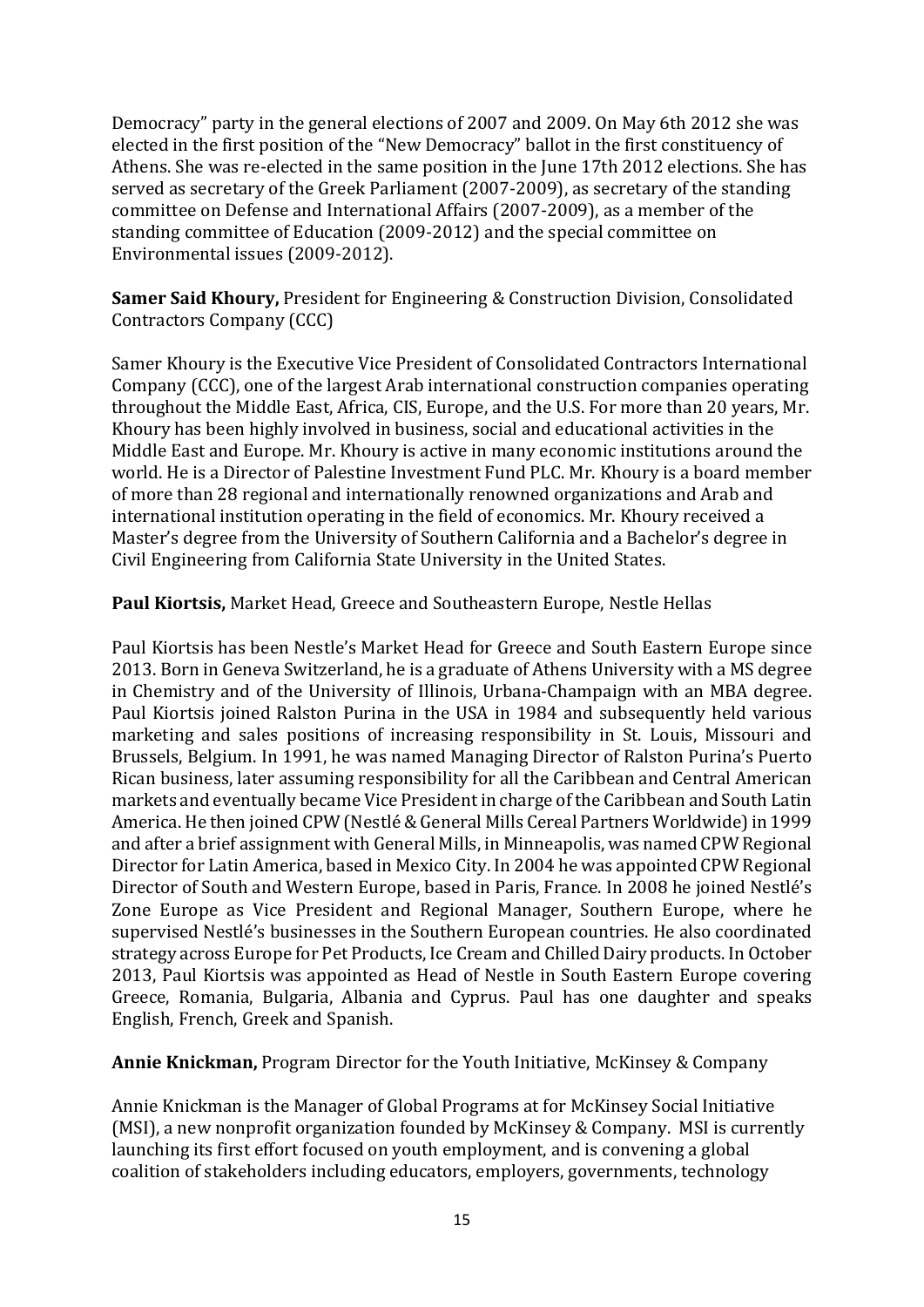providers, and key thought leaders to curate a solution to train and place 1 million young people in jobs across 5 countries in a 5 year time period. Ms. Knickman is leading the global effort, which is focused across the US, Spain, India, Kenya, and one Latin American country (to be confirmed). Prior to working for MSI, Ms. Knickman was a consultant with McKinsey & Company's New York Office, working with foundations, nonprofits, and public school systems on issues around education, most recently focused on the transition to the Common Core Standards in the US. She graduated summa cum laude from Harvard College with a degree in psychology and economics.

### **Aris Konstantinidis,** Founder, GloVo

Aris Konstantinidis is the Co-Founder and COO of GloVo, a global platform that connects volunteers to events and volunteer actions, which launched in September 2012 in Greece. He is also a Co-Ambassador of the Sandbox Network in Greece and a member of the TEDxAthens organizing committee. Aris is a Business Administration graduate of the Athens University of Economics and Business, who is passionate about travelling, volunteerism and entrepreneurship and actively participates as a speaker in conferences and workshops worldwide, highlighting the need to redefine volunteerism and empower and mobilize young people to act, as a way of tackling Youth Unemployment and creating new and innovative educational opportunities for young people across the world.

### **Anna Maria Kosmoglou,** Program Officer, Stavros Niarchos Foundation

Anna Maria Kosmoglou is a Programs Officer at the Stavros Niarchos Foundation. She has been at the Foundation since October 2011. Working from the Athens office, Anna Maria has worked in all four program areas of the Foundation's grantmaking and lately she specializes in the fields of Arts and Culture. She daily comes in contact with many organizations active in this field, discussing and evaluating grant requests and monitoring the successful implementation of programs run with the support of the Foundation and its initiatives. Her previous professional experience is shared between the European Commission (Directorate General for Development and Cooperation) and the non-governmental organization Doctors of the World, having always as a subject the assessment and management of programs.

### **Panos Kotronaros,** Vice President, Hellenic Mountain Guides Association

Panos Kotronaros has studied mechanical engineering but his passion for the mountains and life in the outdoors led him to be a professional alpinist. He has organised and led more than 40 mountain expeditions to the planet's largest mountain ranges and he was the leader of the first ever successful Greek himalayan expedition to Mt. Everest the spring of 2004. He is certified mountain guide and national instructor of mountaineering & climbing of the Hellenic Mountaineering & Climbing Federation and official trainer for the Greek Fire Brigade with more than twenty years of training experience as well as organising courses for alpinism. During his business life he has founded two companies from zero basis, BaseCamp SP for mountain expeditions and training and Waypoint PC a travel agency specialised in activity based holidays, online marketing and reputation management. He is established as a motivational speaker and team building events organiser and believes that all the elements for reaching the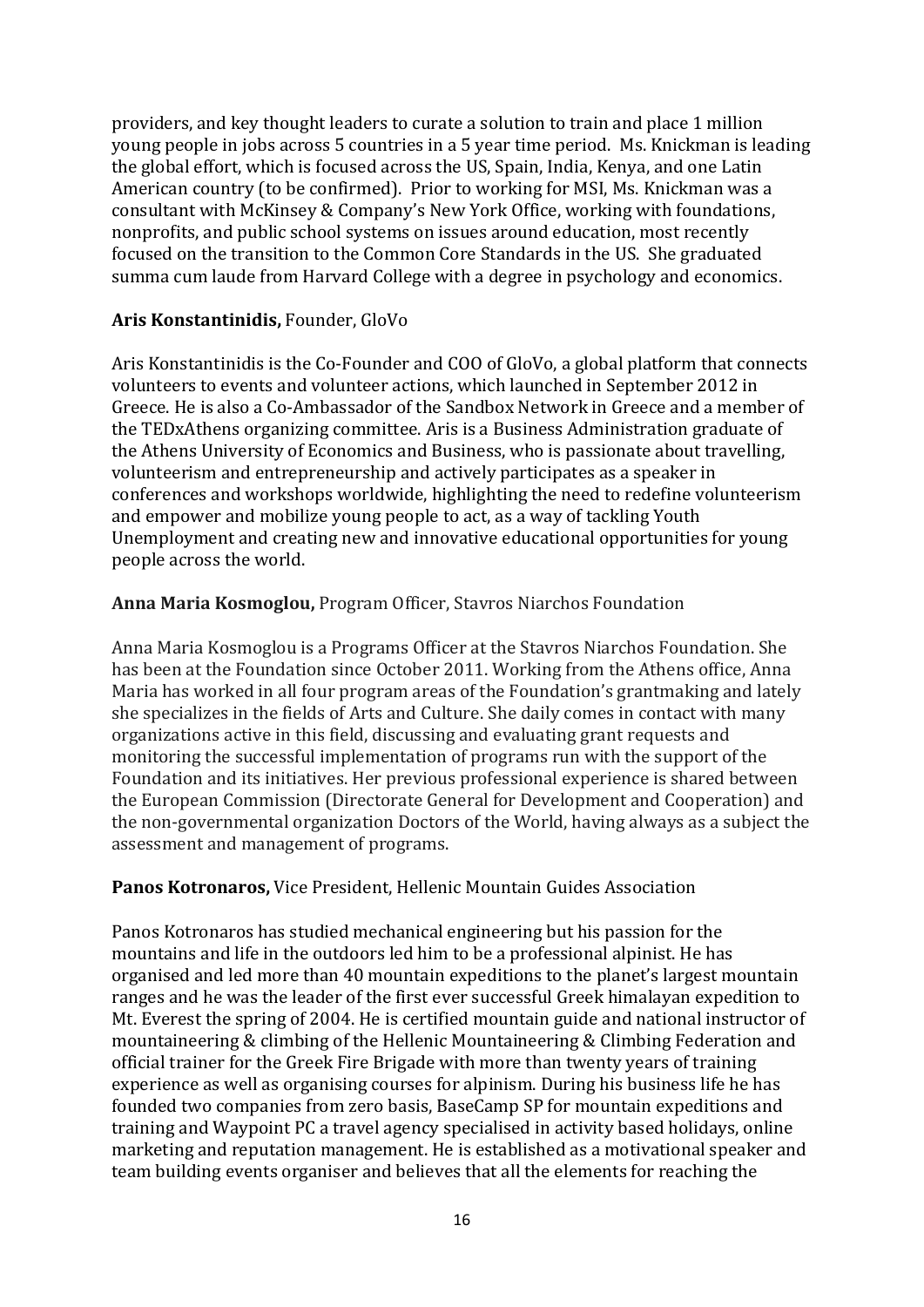highest goal are represented in the Everest Himalayan expedition. He has created the "Everest coaching seminar", enriching to corporations leadership strategies in extreme conditions and how to reach the summit through high performing teams. Panos Kotronaros is vice president at Hellenic Mountain Guides Association, member at European Mentoring & Coaching Council (EMCC), Hellenic Coaching Association (CHA) and Global Institute for Leadership Development (GILD). He was born in 1970, he is married with three children and his based in Athens.

### **Fani Koukouli,** PhD Candidate, Pasteur Institute

Fani Koukouli was born in Katerini, Greece where she had her primary education and developed a strong interest in science. My scientific training began when she was selected to the School of Pharmacy at the Aristotle University of Thessaloniki and was among the most successful candidates, with the highest scores at the national level exams. She completed her five-year-Bachelor studies in 2009 and in 2010, she received a presentation award from the Greek Society of Pharmacology. One year later, she finished her Master's studies in Pharmacy, specializing in biotechnology and molecular diagnostics. Her Master's work resulted in two first author publications in international journals. She then worked for three months at the Center of Research and Technology Hellas studying prion diseases. In 2012, she was selected among 250 candidates to the Pasteur-Paris University International Doctoral Program as a member of the laboratory of Dr Uwe Maskos (Integrative Neurobiology of Cholinergic Systems), with funding provided by the Stavros Niarchos Foundation**.** She is currently working on the role of nicotine in Alzheimer's Disease pathology and treatment. She recently developed a novel Alzheimer's Disease model which will help the scientific community to understand the mechanism of the early onset of the disease in order to prevent, diagnose and treat the disorder. Her findings will be published in 2015 by the end of her PhD training.

### **Panagiotis Koulouvaris,** MD, head of the Mobile Medical Units in Greece

Dr. Panagiotis Koulouvaris is currently employed as Orthopedic Surgeon in the Olympic Village Polyclinic, and was elected Lecturer in the 1st Orthopedic Clinic of Attiko Hospital, University of Athens Medical School. He is an international ambassador for the Hospital for Special Surgery in New York, and a member of the FOCOS team for missions in Ghana. Dr. Koulouvaris is an Orthopedic Surgeon and is a graduate of the University of Athens Medical School, as well as the Technological Institute of Physiotherapy in Athens. He conducted research in Orthopedic Oncology at Memorial Sloan Kettering in New York in 1998 with Dr. Healey. He completed his Orthopedic residency and thesis at the University Hospital of Ioannina, and a three-year fellowship in Joint Reconstruction and Sports Medicine with Dr. Sculco and Dr. Marx, respectively, at the Hospital for Special Surgery-Cornell University in New York. He has published several articles and books. He has been an elite athlete in the Greek National Triathlon Team and served as the Physician of the Greek National and Olympic Rowing Team in the Olympic Games of 2004 and 2008. He is currently member of the Municipal Council of the Municipality of Vouliagmeni and responsible for Education and Sports.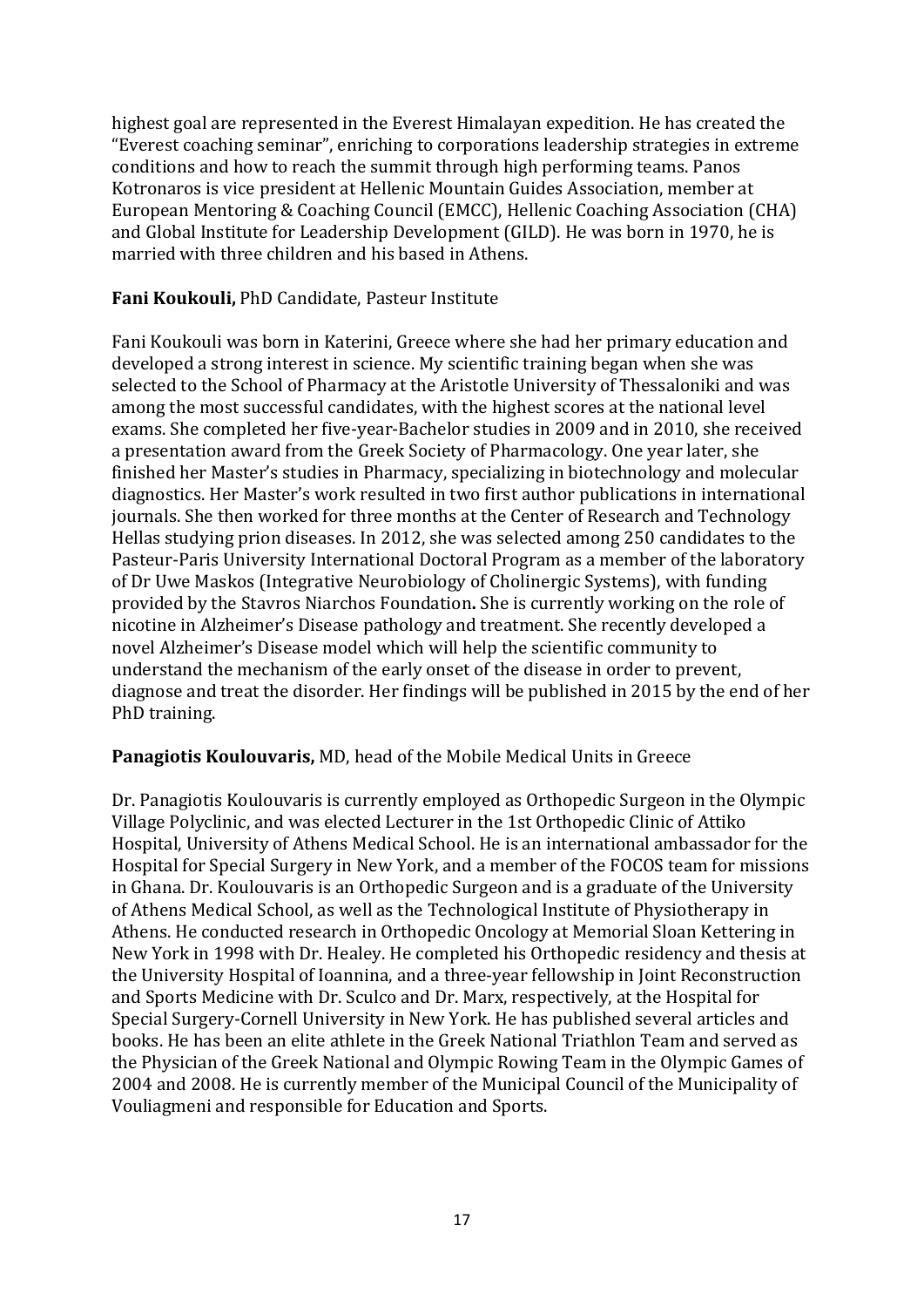### **Angeliki Kounava,** MoMA intern

Angeliki Kounava was born in 1984 in Ioannina, Greece. She holds a Master of Philosophy degree in Theories and Practices of Language and Arts from Ecole des Hautes Etudes en Sciences Sociales (EHESS) in Paris, France and a bachelor's degree in Fine Arts and Sciences of Arts from the University of Ioannina in Greece. She has worked as an Art Historian at the Municipal Gallery of Ioannina from 2010-2011 and at the Municipal Museum of Ioannina from 2011-2013. She has participated in Art festivals in Greece as an exhibition curator. Since October 2013, she has been awarded stipends by the Stavros Niarchos Foundation to do a 12-month Internship in the Department of Photography at the Museum of Modern Art (MoMA) in New York. She speaks Greek, English, French and Spanish fluently.

## **Dimitris Koutsolioutsos,** Founder, Farmers Republic

Dimitris Koutsolioutsos is a young entrepreneur who founded Farmers Republic, the first farmers market in Greece that sets new values between farmers and consumers by building a direct relationship between them based on high quality, complete quality control and low prices in organic foods in Greece. Farmers Republic empowers farmers by giving them the opportunity to expand their retail and wholesale channels via its network, which includes international partnerships and a global e-shop. 29 year-old Dimitris Koutsolioutsos, studied economics at the Athens University of Economics and Business and has worked at the Ministry of Development and at Folli Follie Group. It was there that he initially got the idea to create Gine Agrotis, an innovative platform where consumers could rent out and actual piece of land which their designated farmer would cultivate for them and they would receive the products at home on a weekly basis. Koutsolioutsos' next goal is to expand beyond the Greek borders and into global markets, by giving the Greek farmers the opportunity to sell internationally and to every consumer world-wide the privilege of receiving a scent and taste of Greek nature from the field directly to their home.

### **Evangelos Kyriakidis,** Director, Initiative for Heritage Conservancy

Evangelos Kyriakidis is currently a senior lecturer in Aegean Prehistory and Leventis senior research fellow in heritage management at the University of Kent at Canterbury. Fellow of both the society of Antiquaries of London, and the Archaeological society of Athens, Evangelos was educated in UCL and Cambridge. He was previously visiting assistant Professor at UCLA. He is founding director of the SNF supported MA in Heritage Management, a unique MA combining the worlds of Archaeology and Business jointly offered by the University of Kent and the Athens University of Economics and Business. Evangelos is also founding director of the Initiative for Heritage Conservancy, an SNF supported Greek based international charity partly run by MA students that aims to promote good practice in heritage management through education and research. The Initiative (IHC) has worked on a number of issues from conservation, to education and from public engagement to the legal protection of monuments, offering a unique interdisciplinary environment for the protection of monuments. To achieve its aims IHC boasts a very strong academic and auditing committee, international partnerships with educational establishments, institutions and intergovernmental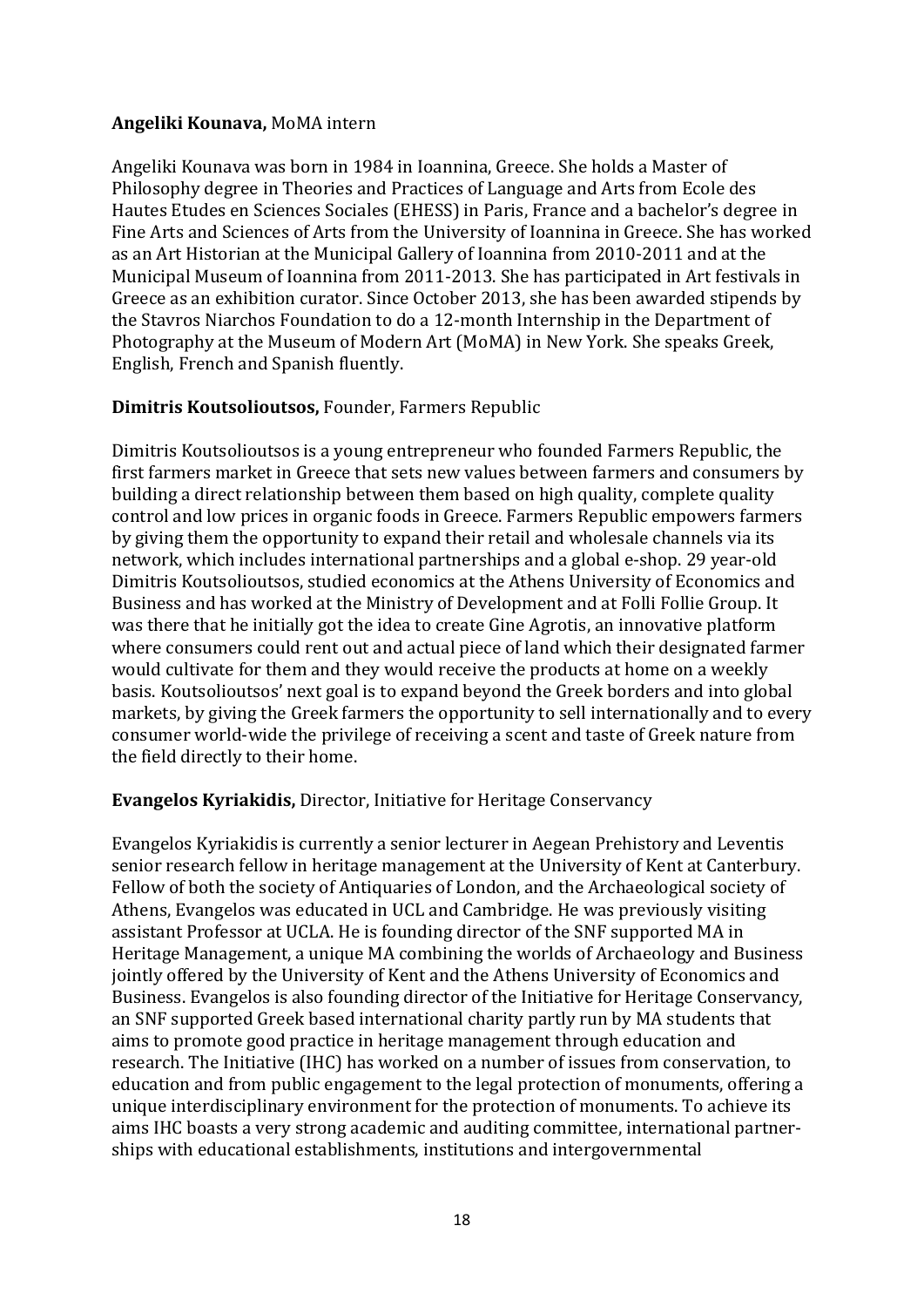organizations and extensive training experience educating current and future heritage managers in various parts of the field.

# **Harry Kyriazis,** Vice-President, Hellenic Federation of Enterprises

Chariton (Harry) Kyriazis was born in 1953, has obtained a Diploma in Civil Engineering (NTUA), an MBA (INSEAD) and a Ph.D. (University of London). He has worked as an executive in medium sized Greek industrial companies (1982-1991) in the wood and metal manufacturing sectors, in the areas of sales, finance and as a general manager. He served as Secretary General at the Ministry of National Economy (1992-1993) under Minister Stephanos Manos, and was involved in the reforms that had to do with taxation, social security, market liberalization and privatization of utilities. Since 1994 he is active in the consulting field. He joined Arthur Andersen where he became partner and headed the Tax Division (1994-1999) and the Business Consulting Division (1999- 2000) of the Athens office. He then became Chairman of PricewaterhouseCoopers Business Solutions AE (PwC), acting as Head the Advisory Business Unit (2000-2008) and the Government Services practice (2008-2011). He retired from PwC in July 2011 and now acts as a freelance consultant. Since 2011 he serves as Executive Vice-Chairman at the Hellenic Federation of Enterprises SEV. He has been a Board member of SEV for a total of 20 years, and has been responsible over the years for industrial relations, energy, public administration and taxation. He represents SEV at the Board of ELTE, the (regulators of the audit profession) and various other state bodies such as IKA (main social security fund). He has served as a member of the Executive Committee of the Foundation of Economic & Industrial Research (IOBE), as President of the Hellenic Association of Management Consulting Firms (SESMA), and Vice-President of the Hellenic Management Association (EEDE).

# **Christina Lambropoulou,** CFO, the Stavros Niarchos Foundation

Christina Lambropoulou is the Foundation's CFO, responsible for the oversight of the all financial activities and reporting. She has been with the Stavros S. Niarchos Foundation since 2009. Prior to joining, Mrs. Lambropoulou was employed in the retail banking division of Citibank in Greece where she has served for 24 years. During her period of employment with Citibank she has served in a number of capacities in the areas of Financial Control, Marketing, Product Development, Sales and Distribution Management. In her most recent role she was the Head of Wealth Management and Distribution, responsible for the development and sales of Deposit, Investment and Insurance products as well as the management of Citi's branch network and alternative sales channels. Mrs. Lambropoulou holds a BA degree in Applied Mathematics and Operations Research from Harvard University.

## **Ektoras Leonidas,** Schooligans

Ektoras Leonidas is 19 years old and has been involved with music as a hobby since he was 5. At 6 years old he started playing soccer which he also wants to pursue as a career. As part of soccer tournaments, he has traveled extensively abroad and within Greece. He has played music with his band in various venues as well as summer festivals, including Schoolwave. He is grateful for his family's and girlfriend's dedication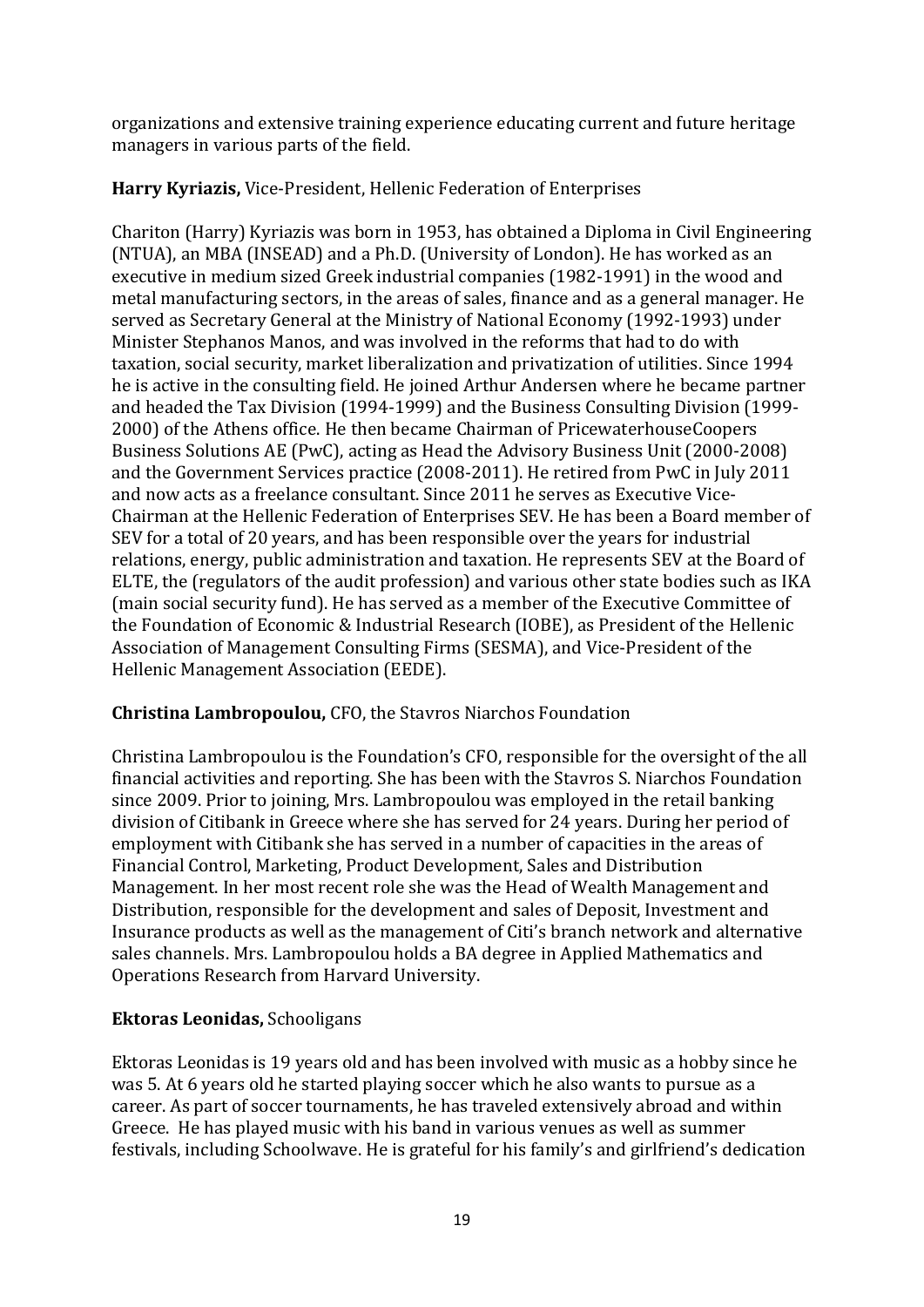and support both emotionally and professionally and believes that they have been of great help to a young person who wants to pursue his dreams.

## **Yorgos Loukos,** President of Board of Directors, Hellenic Festival

Yorgos Loukos was born in Athens, where after finishing his scholarship at the Marist Brothers College he left for Paris. He studied philosophy and dance. He worked with Roland Petit, at the Théâtre du Silence, then at the Zurich Opera, the Bayreuth Festival and the Metropolitan Opera of New York, among others. Since 1984, he has been the Director of the dance at the Lyon Opera House where he invited choreographers from all over the world to create new works. Since 1992, he has also been the Artistic Director of the Cannes Dance Festival, a festival which mainly presents young choreographers. In 2001, he was the organiser of France Moves in New York, a big cultural event, in collaboration with AFAA (French Ministry of Foreign Affairs), the French Ministry of Culture and six New York City theatres. After this successful operation, the French Ministry of Culture and AFAA proposed him to organise another festival, in collaboration with the Dance Umbrella festival and venues of the English Capital, which was held in 2005. Since 2006, he has been the Director of the Athens Festival, a great multidisciplinary festival, whose program includes theatre, music and dance in Athens and Epidaurus. He is Officer of the Arts and Letters.

## **Sheila Maguire,** Sheila Maguire Consulting

Sheila Maguire is a Consultant with Sheila Maguire Consulting. Prior to starting her consulting firm, Sheila was a Senior Fellow at Program Effectiveness at Public/Private Ventures (P/PV), a national nonprofit that develops, tests and replicates social programs to improve the lives of children, youth and families in high-poverty communities. Sheila worked with leading practitioners and foundations to develop innovative programs that help unemployed and low-wage workers gain skills and access living-wage jobs. She oversaw program design, pilot projects, demonstrations, replication efforts, and the provision of technical assistance and capacity-building. She joined P/PV in 1999 to launch Working Ventures, an initiative designed to improve the practice of workforce development. Prior to P/PV, Sheila worked for Essex County College (ECC) and led Newark's replication of the Training, Inc., model. She also oversaw customized and short-term job training programs, led welfare-to-work initiatives, and developed sector-specific certificate programs leading to short-term employment and college pathways. Sheila previously worked in community development in India, Italy and Great Britain. Sheila holds a bachelor's degree in adult learning from the Gallatin Division at New York University and a master's degree in organizational development from American University. She is based in New York City.

### **Haris Makryniotis,** Managing Director, Endeavor Greece

Haris Makryniotis is the Managing Director of Endeavor Greece. Prior to joining Endeavor, Haris spent seven years as a management consultant with McKinsey&Company, serving clients in Greece, UK, France, Germany, Turkey and Cyprus on a range of strategic, organizational and operational topics and with primary focus on public administration, financial institu- tions and healthcare. As a senior manager in McKinsey's office in Athens, he led the landmark growth strategy 'Greece 10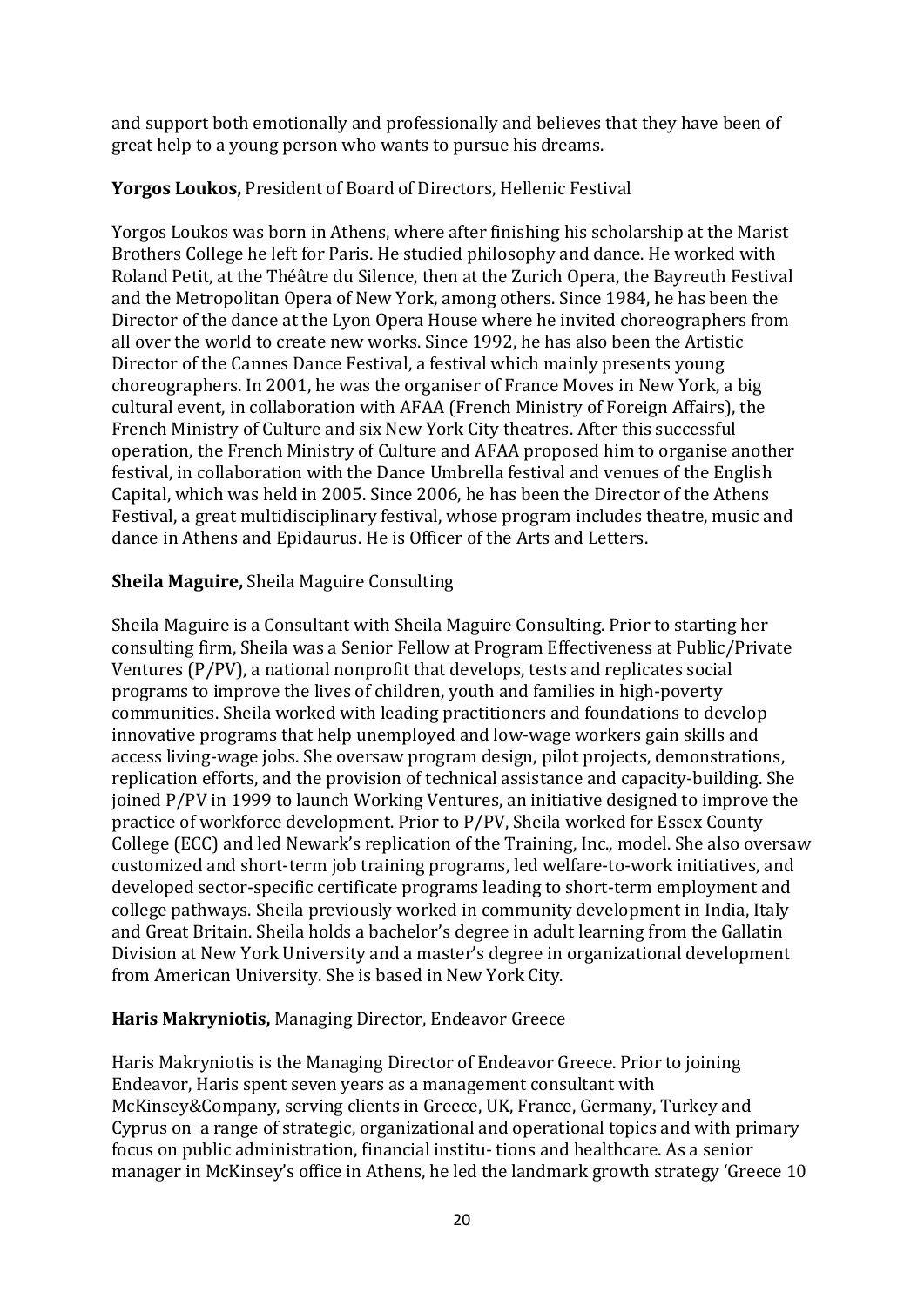Years Ahead', which identifies the growth potential in multiple sectors of the Greek economy. On a personal basis, Haris has also supported multiple non-profit organizations to face strategic and operational issues that have become severe during the recent crisis years. He has an MSc in Economics and Finance from the London School of Economics in UK.

## **Lida Mantzourani,** Project Manager in Culturplay

Lida Mantzourani is a historian with a bachelor and master degree from the UK and a master in Book and Digital Media Studies from Holland. Lida has skills in project management and new technologies and a special interest in cultural entrepreneurship. Researching innovative ideas and business models is at the core of her activities. Over the last 6 years she has worked as project manager in physical and electronic bookshops/publishers and in libraries. For the past 2 years, she has been one of the project managers of the Greek non-profit organization Future Library, where she coordinated and evaluated development programs for more than 100 public libraries in Greece. She co-founded Culturplay with the vision of promoting the use and value of cultural heritage and playful learning with games and other applications. In Culturplay, she is in charge of content curation and quality assurance, business development and marketing.

## **Jamie McAuliffe,** President and CEO, Education for Employment (EFE)

Jamie McAuliffe is President and CEO of Education For Employment (EFE), an international nonprofit dedicated to creating job opportunities for vulnerable youth in the Middle East and North Africa. Jamie has worked for many years to advance effective, scalable solutions for vulnerable youth. He has over two decades of experience in leadership roles in both the non-profit and business sectors. Before joining EFE, Jamie served as Portfolio Manager at the Edna McConnell Clark Foundation, a NY-based foundation that pioneered a "scaling what works" grant-making strategy to support leading youth development non-profits in the United States. At the OTF Group, a spin-off of Monitor Consulting Group, Jamie provided strategic consulting services to spur exports and competitiveness in the small and medium business sector in Brazil. Early in his career, Jamie launched new programs and markets at Ashoka, a global organization that selects and invests in leading social entrepreneurs. Between receiving his BA in Philosophy from Georgetown University and his MA in International Studies from John Hopkins School for Advanced International Studies, Jamie served as an inner-city school teacher for Teach for America. Jamie joined EFE in 2010. At the World Economic Forum (WEF) in Tianjin in 2012, Jamie was named a Schwab Foundation Global Social Entrepreneur for the transformative impact that EFE is driving in youth employment. In the fall of 2012, Jamie became the Chairman of the WEF Global Agenda Council on Youth Unemployment.

**Jennifer McCrea,** Senior Research Fellow, Hauser Institute for Civil Society, Harvard Kennedy School

Jennifer McCrea is a Senior Research Fellow at the Hauser Institute for Civil Society at Harvard University. For the past 25 years, she has partnered with philanthropists, board members and nonprofit leaders to think more creatively and collaboratively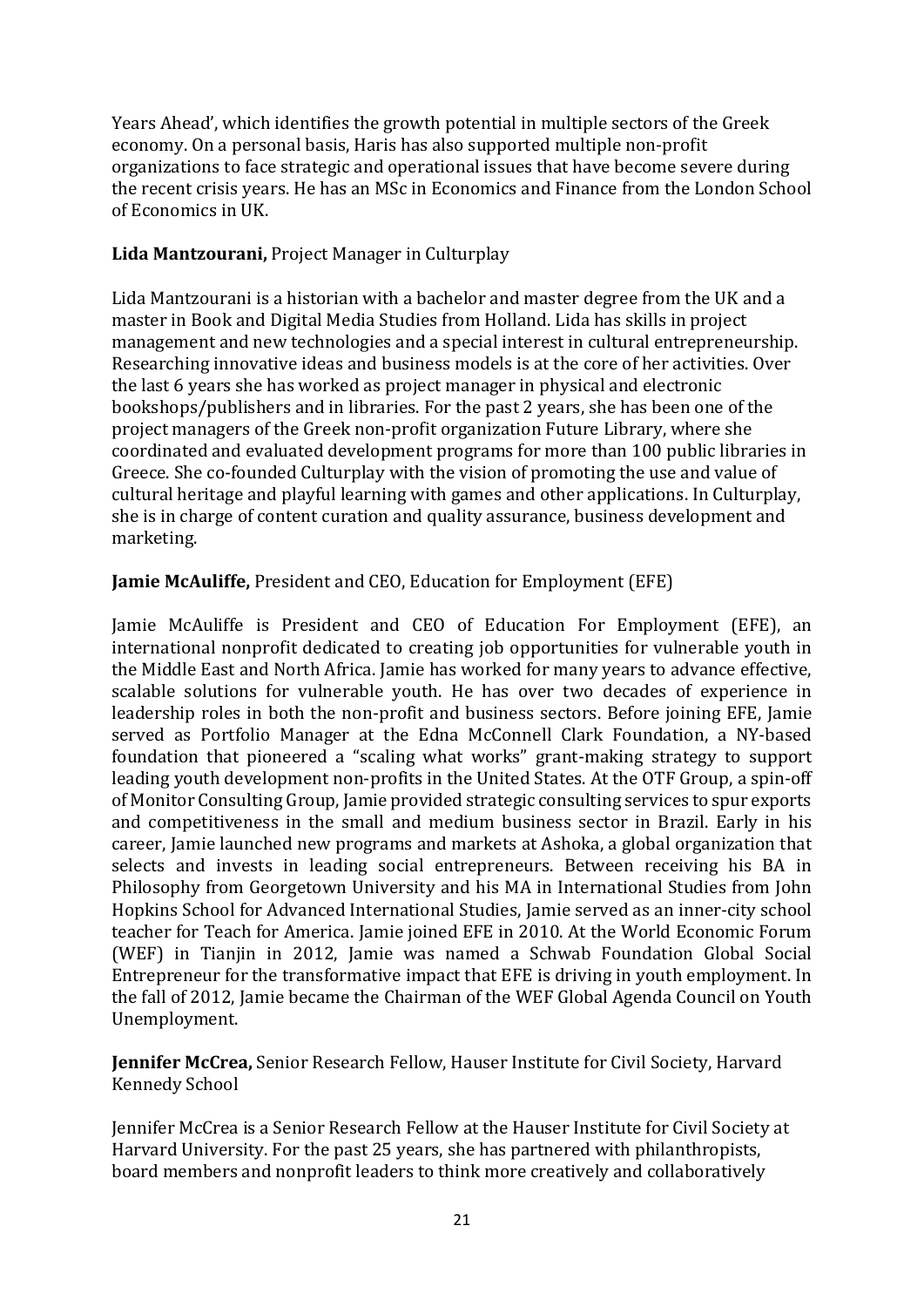about ways in which to align strategic direction and resources to address some of the most profound needs on the planet: improving health, caring for children, relieving global poverty, educating the leaders of tomorrow and supporting the transformation of people and organizations to enable the emergence of a just, peaceful, compassionate and sustainable world. Jennifer has worked with many of the world's leading nonprofit organizations and leaders, including Acumen Fund, DonorsChoose.org, Grameen America, Council on Foreign Relations, Teach for America, NAACP Legal Defense Fund, Pencils of Promise, Witness, Mercy Corps, Comic Relief, X Prize Foundation, VH1 Save the Music Foundation, Creative Commons, Vision Spring, Robin Hood Foundation, and many others. In addition to leading her philanthropy course at Harvard, Jennifer has taught at Ashoka, Skoll World Forum, TED, Board Source, Social Venture Philanthropy, Draper Richards Kaplan, New Profit and others. She is a Henry Crown Fellow at the Aspen Institute, serves as an advisory board member of the MIT Media Lab and the Blue School, and is also a co-founder and board member of the Quincy Jones MusiQ Consortium. Jennifer puts her own principles into practice as the co-founder and CEO of Born Free, an initiative of the Millennium Development Goals Health Alliance that brings private sector resources and acumen to the goal of eradicating mother-to—child transmission of HIV by 2015. Jennifer's book, *The Generosity Network*, written with philanthropist Jeffrey C. Walker was published by Random House in 2013.

### **Ian David Moss,** Research Director, Fractured Atlas

Ian David Moss is currently Research Director for Fractured Atlas, and supports the field by harnessing the power of data to drive informed decision-making in the arts. Evidence-based strategic frameworks that Ian helped create have guided the distribution of more than \$75 million in grants to date by some of the nation's most important arts funders, and he works with his own organization and others to promote a culture of learning and assessment. He has also become a recognized authority on cultural data and research and its use across the sector, having designed and led implementation of Fractured Atlas's pioneering cultural asset mapping software, Archipelago, which visualizes information about creative activities in a particular geography. Since 2007, Ian has been editor of Createquity, a highly acclaimed arts policy blog followed by thousands of arts managers and enthusiasts around the world. More recently, he was the driving force behind the creation of the Cultural Research Network, an open resource-sharing forum for self-identified researchers in the arts. Ian has been named one of the top leaders in the nonprofit arts sector by his peers each year since 2010, and is in demand as a writer, editor, speaker, grant panelist, consultant, and guest lecturer. He holds BA and MBA degrees from Yale University and is based in Washington, DC.

### **Indjy Nafie,** Marketing Manager, Souq.com Egypt

Indjy Nafie is the Marketing Manager at Souq.com Egypt and is a passionate Digital Marketer with over 5 years of experience in the field and working with nonprofit organizations to support youth employment initiatives. She achieved a bilingual education, graduating from Univeristee de la Sorbonne Nouvelle and her passion for digital marketing was fully formulated when she joined Sarmady, the experts of digital media. Her position at Sarmady opened many doors, and she assumed the role of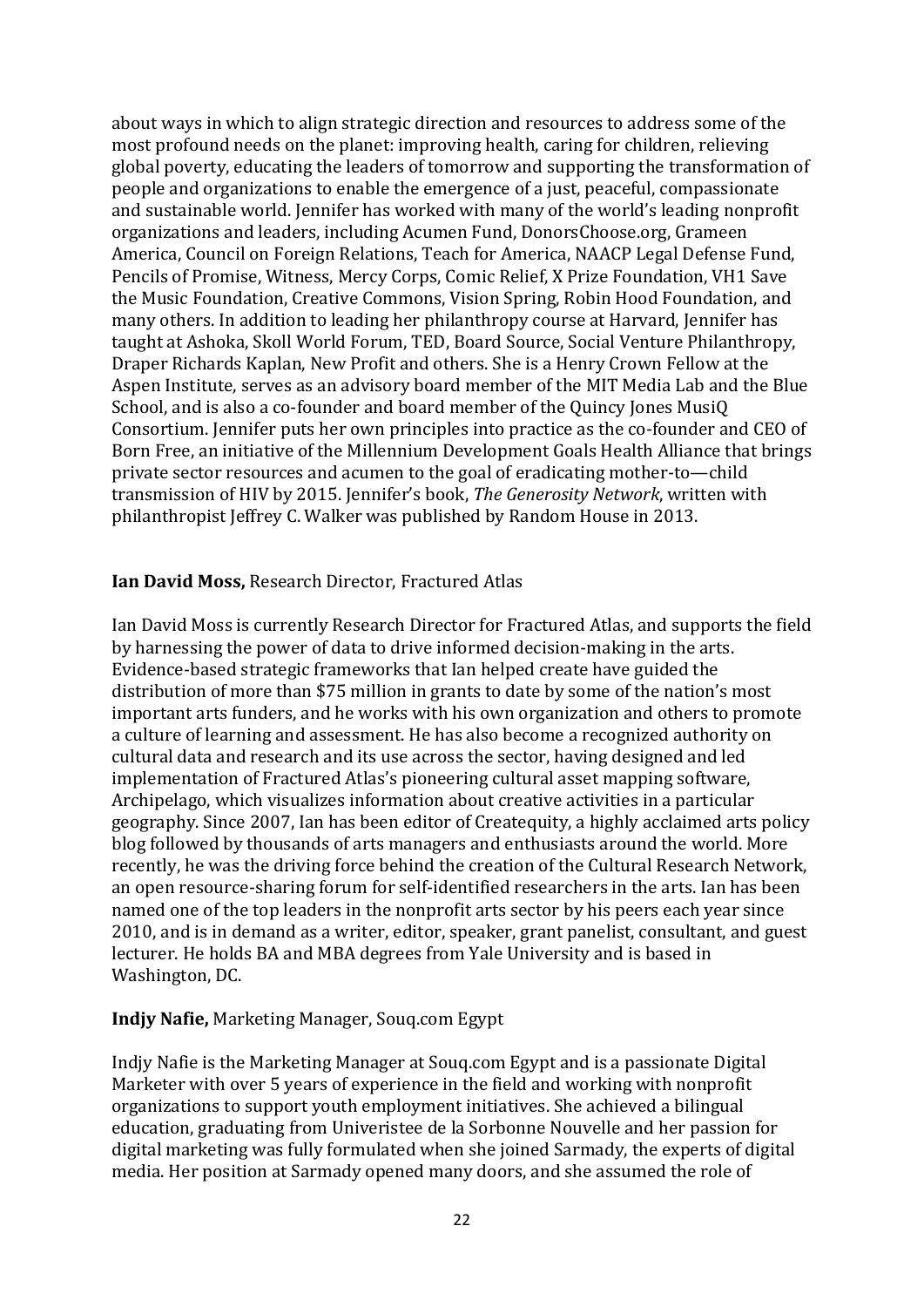Account Manager at Yahoo! After acquiring local and international experience in digital media and a Master's degree in Marketing & Strategies in 2011, she was leveraged her experience with e-commerce and joined the gurus of online shopping in the region, Souq.com, as a Country Marketing Manager.

## **Jimmy Nelson,** Photographer

Jimmy Nelson (UK, 1967) started working as a photographer in 1987. Having spent 10 years at a Jesuit boarding school in the North of England, he set off on his own to traverse the length of Tibet on foot. The journey lasted a year and upon his return his unique visual diary, featuring revealing images of a previously inaccessible Tibet, was published to wide international acclaim. Soon after, he was commissioned to cover a variety of culturally newsworthy themes for many of the world leading publications ranging from the Russian involvement in Afghanistan and the ongoing strife between India and Pakistan in Kashmir to the beginning of the war in former Yugoslavia. In early 1994 he and his Dutch wife Ashkaine produced Literary Portraits of China, a 40 month project that took them to all the hidden corners of the newly opening People's Republic. Upon its completion the images were exhibited in the People's Palace on Tiananmen Square, Beijing, and then followed by a successful worldwide tour. From 1997 onwards, Jimmy began to successfully undertake commercial advertising assignments for many of the world's leading brands whilst creating a family based in Amsterdam the Netherlands. At the same time he started accumulating images of remote and unique cultures photographed with a traditional 50-year-old plate camera and awards followed. International exhibitions and acclaim created the subsequent momentum and enthusiasm for the initiation of Before they Pass Away in 2010.

## **Dimitra Nikolou,** MoMA intern

Dimitra Nikolou is currently a participant in the highly competitive yearlong Graduate Internship Program in the Department of Architecture and Design at the Museum of Modern Art (MoMA) in New York, where she is supported by a scholarship from the Stavros Niarchos Foundation. She is currently working with Meyer Schapiro Professor of Art History at Columbia University and Curator (Philip Johnson Chief Curator of Architecture and Design, 2007-2013) Barry Bergdoll and Curatorial Assistant Patricio de Real on a major survey of Latin American Architecture that will be on view at MoMA in 2015. She holds a Law Degree from the National University of Athens and is a member of the Athens Bar Association. She also holds a Master's Degree in the Art Market and Management of Art Collections, and a Bachelor's Degree in Art History, both from the Sorbonne University in Paris. Prior to joining MoMA, she worked in different areas of the corporate art world. She is fluent in Greek, French, English and Italian. Her professional interests lie in art law, intellectual property, taxation, insurance of art objects, and building and managing art collections.

## **Maria Orejas-Chantelot,** European Foundation Centre

Maria Orejas-Chantelot is the Director of the Thematic Networks, European Foundation Centre, the Brussels-based international association of over 300 Foundations operating in Europe. Maria is a lawyer and a member of the Madrid's Bar. She studied both in Spain and the UK and completed her postgraduate studies in Paris. Throughout her career,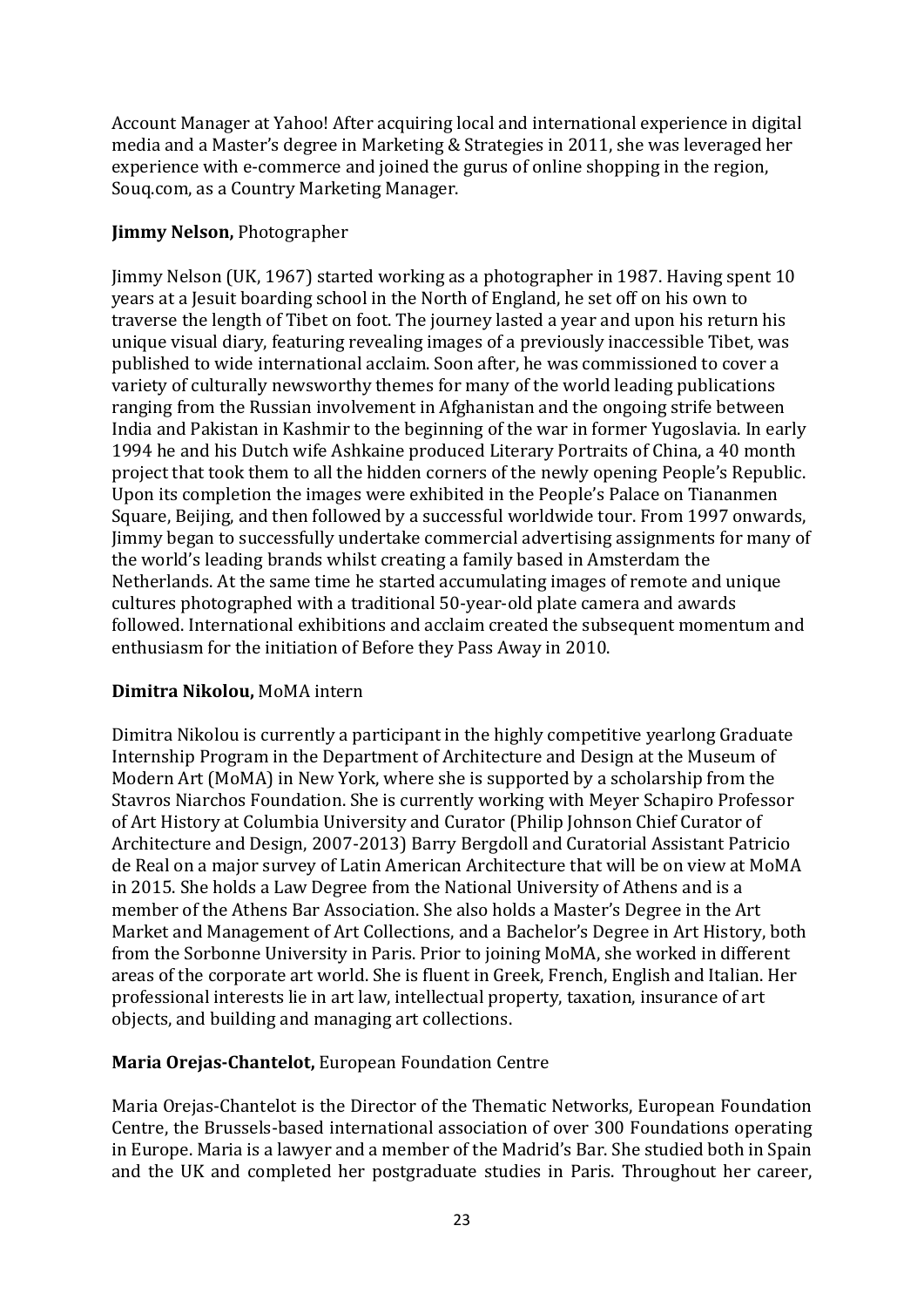Maria has held various positions related to European matters. Following some years active as a lawyer in Spain, she worked in Paris for several years on project management assignments in international organisations from both the public and private sectors, including the International Chamber of Commerce supporting the international arbitration court. Based in Brussels since 2004, Maria was the manager of FEPI (European Trade Federation of the Play Industry) prior to joining the EFC.

**Laszlo Jakab Orsos,** Director, PEN World Voices Festival/Public Programs, PEN American Center

Laszlo Jakab Orsos is the director of PEN World Voices Festival of International Literature at PEN American Center. Before he arrived to New York Laszlo Jakab Orsos had a carrier in Hungary and in Europe as a writer/scriptwriter and creative writing instructor. Besides his writing he has founded Hungary`s leading contemporary literary journal and produced and hosted cultural programs and talk shows for television. He joined to PEN American Center in the fall of 2010 as the director of PEN World Voices Festival of International Literature. The annual Festival, chaired by Salman Rushdie, is one of the world`s largest literary gatherings presenting more than 100 writers in 60 events in New York City. Orsos is the curator of the Festival responsible for content and artistic approach as well as marketing and PR. PEN World Voices Festival`s unique agenda, which incorporates literature, human rights and freedom of expression, has helped to propel the event into the international arena of literature working with writers such as Toni Morrison, Umberto Eco, Margaret Atwood, Orhan Pamuk, Herta Muller and Wole Soyinka. Besides his curatorial work Orsos served as board member in Goerge Soros` Open Society Foundations. Currently he is an advisory board member at Human Rights Watch and Creative Time, a New York based public art organization.

## **Vassilis Papakonstantinou,** Chairman, MIT Enterprise Forum Greece

Vassilis Papakonstantinou is an experienced business development professional with a strong background in engineering and science. He heads the Interactive Science & Technology Exhibition of the Eugenides Foundation, a non-profit organization dedicated to the promotion of science and technology in Greece. He sits on the Board of VIORYL SA, a chemical engineering and biotech company and Fasmatech SA, a startup company developing mass spectroscopy technology. He holds degrees in Mechanical Engineering from NTUA and Ocean Systems' Management from MIT. He serves (since Jan 2011) as the President of the MIT Club of Greece and is the co-founder and Chairman of the MIT Enterprise Forum of Greece.

### **Myrto Papathanou,** Founder, Volunteer4Greece

Myrto Papathanou is an economist, with an MSc in Finance from Imperial College and an MBA from INSEAD. She has over a decade of experience in the fields of finance and entrepreneurship, and has also been involved in several non-profit projects around the world. She started her career in London, working as a Credit Risk analyst for Dresdner Kleinwort Wasserstein and later as a Fixed Income Strategist for Bank of America. Returning to Greece in 2007, she headed Business Development for CPI and since 2011 has been involved in technology start-ups, in corporate development roles and as a founder. In the non-profit sector she has been involved in Microfinance schemes in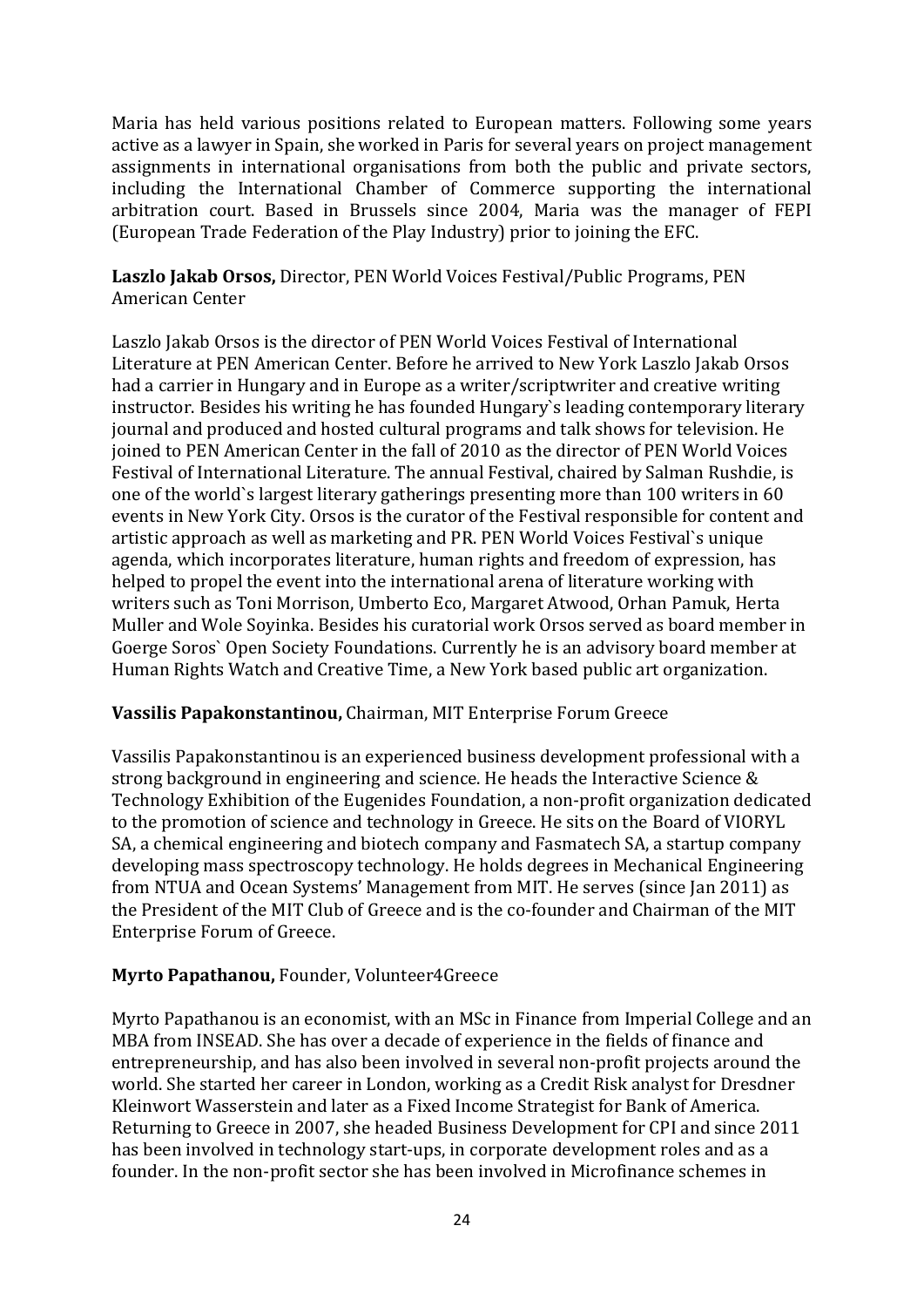Nicaragua and Kenya, focusing on empowering women through entrepreneurship. In Greece, she co-founded Volunteer4Greece.gr in 2012, an online platform to connect volunteers and NGOs. Hosting over 120 organizations in its platform, Volunteer4Greece has assisted in the placement of numerous volunteers in Greek NGOs since its inception, while it has expanded its activities in NGO capacity building through workshops and trainings. It is the first member from Greece of the European Volunteer Centre (CEV) and the Greek affiliate of the Hands on Network (HON). Myrto is also the co-founder of Action Finance Initiative (AFI), aiming at introducing microfinance in Greece, which is expected to launch within 2014.

**Panos Papoulias,** Operations Manager, Stavros Niarchos Foundation Cultural Center

Panos Papoulias holds a BA in Politics, Economics and Philosophy (major in Economics) from the University of York, UK, an MSc. in Political Theory from the London School of Economics, UK and an MBA from the Athens University of Economics and Business, Greece. In 2007 he completed his PhD in Government at the London School of Economics on the subject of the relationship between Ethical Pluralism and Liberal political doctrines. He has taught various undergraduate political theory courses before working as Head of Investment at a leading Greek aluminum heavy industry. From 2013 he has been working as Management Advisor and then as Operations Manager at the Stavros Niarchos Foundation Cultural Center, which will host the National Library of Greece (NLG), the Greek National Opera (GNO) and the 170,000 m² Stavros Niarchos Park.

**Susanne Regelov Plaehn,** MPL Area Fundraising & Marketing, Teatro Comunale di Bologna, member of OperaEuropa

Susanne Plaehn is a member of Opera Europa and does MPL Area Fundraising and Marketing for Teatro Comunale di Bologna. She's had held many positions of importance and had many accomplishments in her current position, including: 187% economic growth, 8% growth incoming tourism related to strategies set in place; Coordinator M&C steering committee Operaeuropa and Italian European Operadays. 2013 invitation by EU Commissions president to participate in the project EU-New Narratives. International networker and strategist on sustainable Cultural Economics and philanthropy for live performing arts. Produces with Deloitte& Operaeuropa Economic impact report; 1,47% GDP produced by Opera of Bologna mentioned by economists Dr. P.Formica ed. Palgraw Macmillan. Born 04/05/1961 in Copenhagen (DK) married with attorney at law M.A.I.A G.Rinaldi, 3 grown up children. University degree in Musicology, Master degree MPL leadership in project management (South Danish University), Master Degree in Fundraising for NGO's and Public institutions (Bologna University) ; Laurea Honoris Causa 2004 (ISFOA University Rome). Diploma G.B.Martini Conservatory, with coach of Pavarotti, Mo.Leone Magiera. 1988 Partner Modena International Music. 1991 Founder Bologna International Artist & Fundraising; worked with Zubin Metha and world's leading artists. 1997-2002 head of international division Tivoli Artist Management Copenhagen(DK), cured Pope Giovanni II Jubilee2000 with Rome Opera, Sinopoli, Goteborgsoperan(SV); 60<sup>th</sup> celebration Queen Margrethe II of Denmark. Fundraising projects Nobel Prize Prof.ssa R.L.Montalcini. Projects Bologna University, Rector Ing.Calzolari, Dean Prof.P.Monari. 2014 OperaEurope Speech on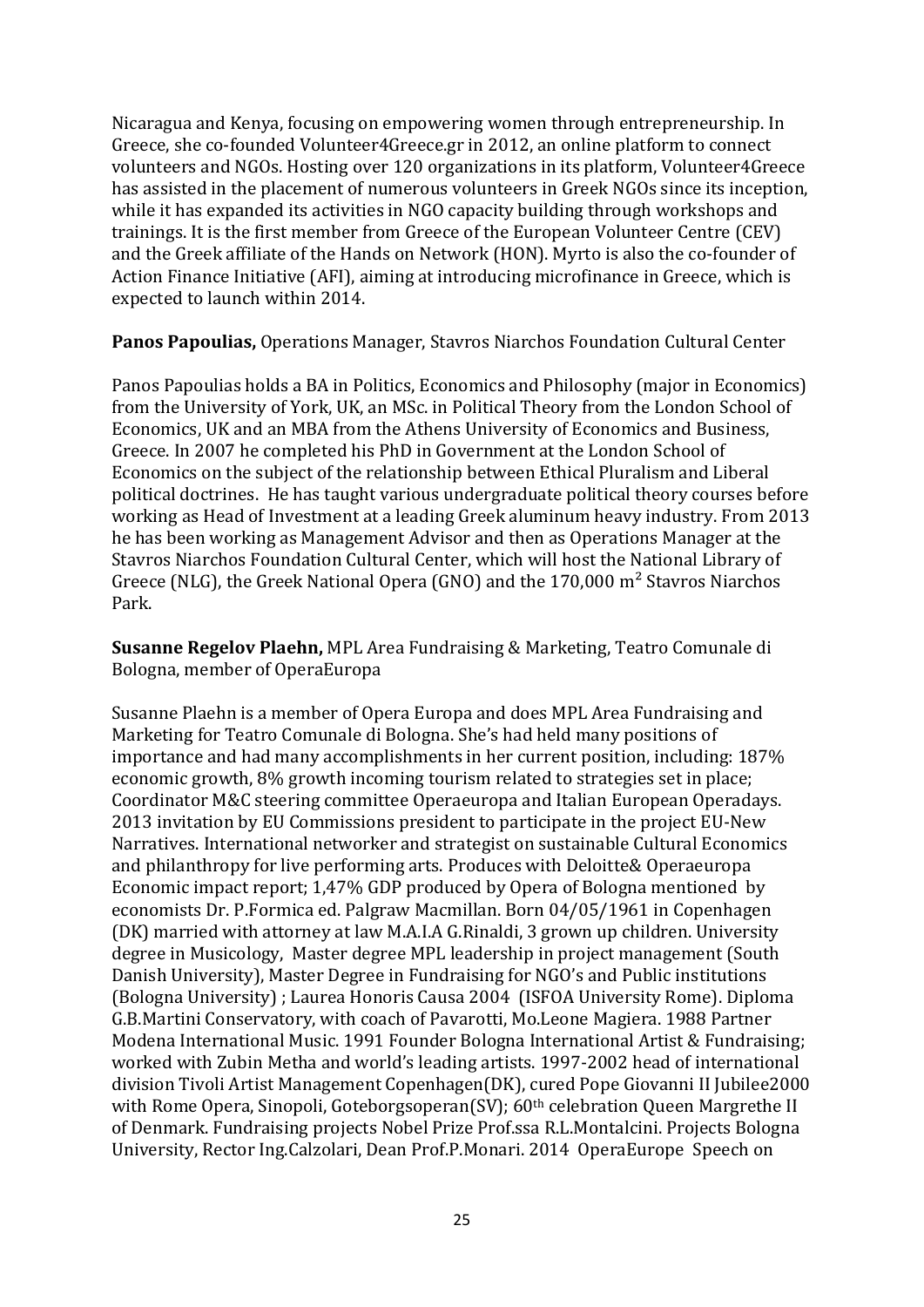Legacy Campaign, Global Philantrophy and CSR on culture and Live performing arts together with R.de Sisto, Vice Presidente Bank of America., CSR.

**Tamar Podell,** Executive Vice President, Planning and Development, Lincoln Center for the Performing Arts

Tamar Podell was promoted to Executive Vice President, Planning and Development of Lincoln Center in 2014 coordinating all annual and capital fundraising for the institution. From 2010-2014 she was Senior Vice President for fundraising activities including additional responsibilities for managing the completion of the \$1.2 Billion Capital Campaign and Government and Community Relations. From 2001 – 2010 she was Vice President for the annual fundraising activities which included Institutional Giving, Planned Giving, Major and Individual Gifts, Corporate Sponsorship, Special Events, and Patron Services. Podell has a broad range of experience managing multimillion dollar annual and capital campaigns. Prior to joining Lincoln Center, Inc., Podell was Director of Development at the 92nd Street Y. She also served as Vice President of Development for the Central Park Conservancy and held senior fundraising positions with The New York Botanical Garden, The American Society for the Protection of Nature in Israel, and the American Jewish Committee, New York. A graduate of Clark University, Podell holds a Masters Degree in Social Service and Business Administration from Columbia University.

**Eva Polyzogopoulou,** Program Coordinator, Education, Stavros Niarchos Foundation

Eva Polyzogopoulou currently holds the position of the program coordinator for the Education team at the Stavros Niarchos Foundation. She joined the SNF in 2011 and has since served as an Associate Program Officer and as Head of Education and Arts & Culture. Her previous roles were focused on library management at the General State Archives in Greece and the Athens 2004 Olympic Games and on corporate development and fundraising at the Royal Academy of Arts in London. She holds BA degrees from the American College of Greece, in Business Administration, and from the Technological Institute of Athens in Library Management & Information Systems. She further completed an MA degree on Cultural & Creative Industries at the King's College in London.

### **Sneška Quaedvlieg-Mihailović,** Secretary General, Europa Nostra

Sneška Quaedvlieg-Mihailović is the Secrety General of EUROPA NOSTRA. After her studies of International Law and Politics in Belgrade and Nancy (France), she worked for the European Commission, the European Economic and Social Committee in Brussels and for the European Commission Delegation in Belgrade. She was the first Secretary-General of the European Movement in Yugoslavia. Since 1992, she has been working for Europa Nostra in The Hague. In 2000, she was appointed Secretary General of the organisation. She has contributed to many European and international committees and networks, most recently to the "European Heritage Alliance 3.3." and the "New Narrative for Europe". She cooperates regularly and closely with the EU Institutions, the Council of Europe and UNESCO on heritage and culture related matters.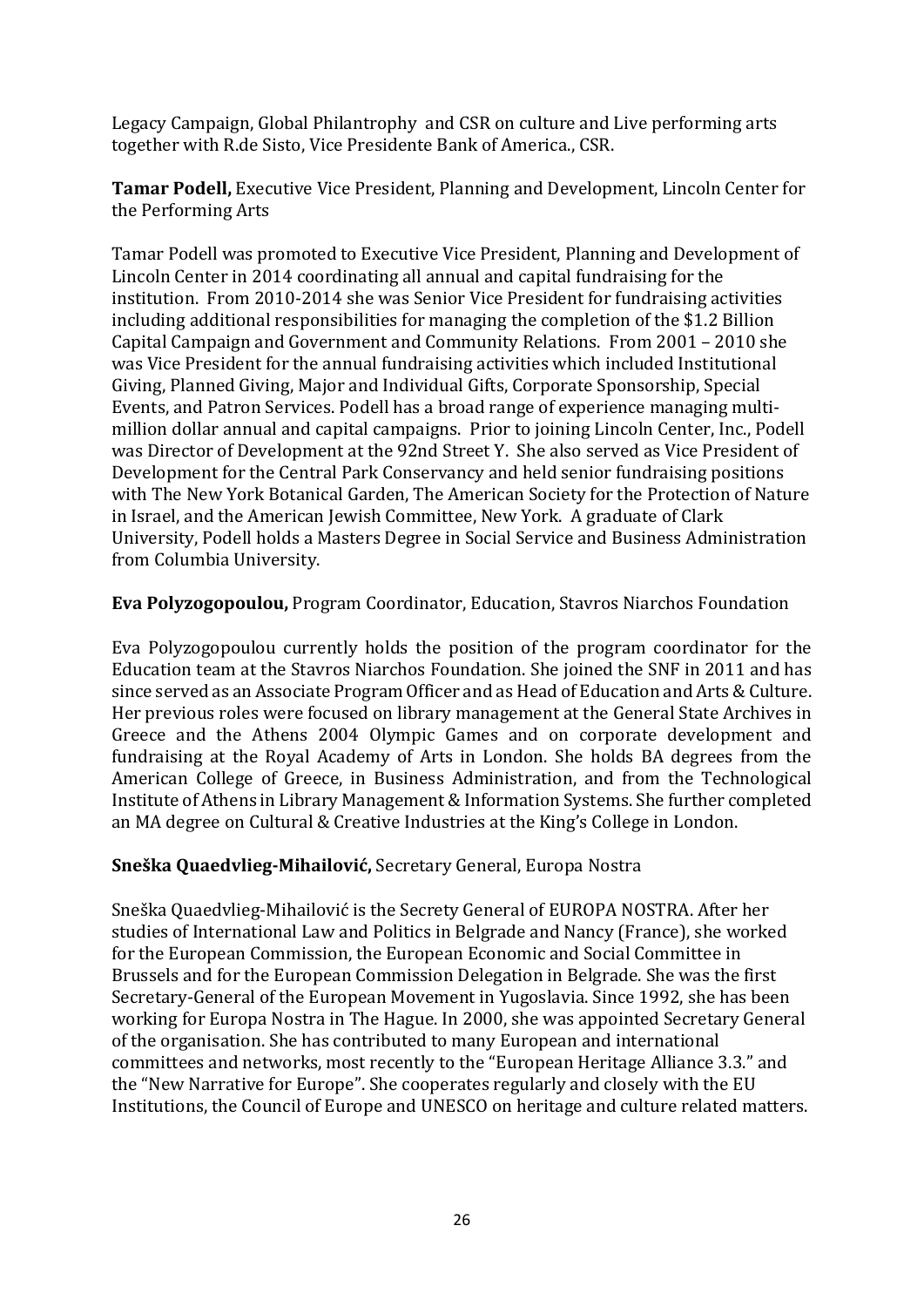**Susan Seifert,** Project Director, University of Pennsylvania, School of Social Policy & Practice

Susan C. Seifert is an urbanist who directs of the Social Impact of the Arts Project (SIAP), a research group at the University of Pennsylvania, School of Social Policy & Practice, located in Philadelphia, PA, USA. She received her M.Sc. in Urban & Regional Planning from the University of Toronto, Canada. Seifert has over 20 years' experience in planning, policy, and research for cultural and community development in Philadelphia and New York City. Since co-founding SIAP in 1994, Seifert has directed projects that ask questions and develop methods to explore the relationship of the arts and culture to community change, with a focus on neighborhood regeneration, inclusion, and social equity. Seifert has co-authored numerous reports based on the research, available on the SIAP website [www.sp2.upenn.edu/SIAP]. In their article, "Creative capabilities and community capacity" in *Enhancing Capabilities: The Role of Social Institutions*, edited by Hans-Uwe Otto and Holger Ziegler (2013), the authors conceptualize cultural engagement and community ecology as dimensions of social wellbeing.

## **Sara Selwood,** Editor, Cultural Trends

Professor Sara Selwood is an independent cultural analyst, researcher and writer. She edits the journal, *Cultural Trends*, which champions the need for better evidence on the cultural sector. She is an Honorary Professor at the Institute of Archaeology, University College London. Sara has a background in fine art, aesthetics, history and theory of art, and previously worked as an art historian and a curator of contemporary visual art. She has written extensively on aspects of cultural policy and practices, including the difficulties of the relationship between the expectations of policy and the publics' experience of cultural provision. She has worked on 'measures of cultural value' (variously defined) for a number of years - questioning the quantitative and qualitative indicators used and the use such measures are put to. Sara's reviews includes a major review of Renaissance in the Regions, a £300m government initiative, and a report for the National Museum Directors' Conference on the cultural impact of museums. She coauthored an appraisal of UNESCO's delivery of its strategic programme objectives related to intangible heritage. Sara is a former Trustee of the National Portrait Gallery and Chair of the Mayor of London's Cultural Policy Reference Group. She was a Fellow of the Royal Statistical Society, which she represented on the National Committee, UK UNESCO. She was also the UK representative on the European Group for Museum Statistics, Berlin. She currently chairs the Portrait Trust, which promotes the public's learning through the medium of portraits.

**Roula Siklas,** Program Coordinator, Health, Medicine and Sports, Stavros Niarchos Foundation

Argero "Roula" Siklas is based in the SNF's New York office and works on grantmaking, primarily in the program areas of Health, Medicine and Sports, as well as Social Welfare. She joined the SNF in 2006. Prior to that, she taught math and science to high school students and spent time as a volunteer with various non-profit organizations focused on health- and food-related issues. A graduate of the Bronx High School of Science, she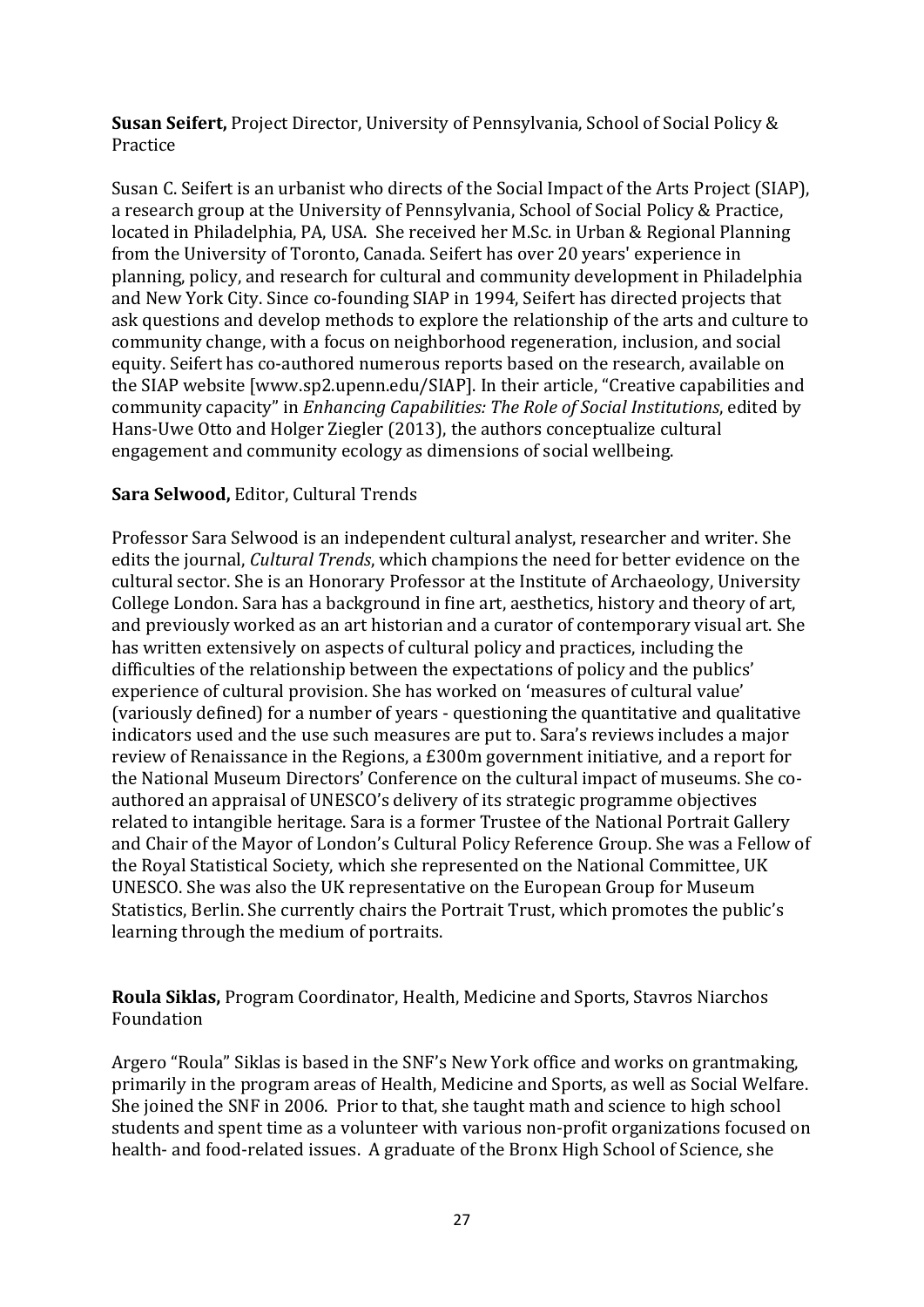holds a B.A. in Biology from Barnard College and an M.A. in Molecular Biology from Hunter College of the City University of New York.

# **Evi Stamatiou,** PhD Candidate, RCSSD, University of London

Evi Stamatiou is a Greek, London based theatre practitioner, producer and educator with 10 years of international professional experience. In 2010 she established in Athens the theatre company Upopirates and won a distinction for the performance *Thinking about Jean Genet's Tightrope* at the Off Off At Colonus Theatre Festival. She has worked and trained in Greece, UK, NY, Germany, Brazil, Poland and Estonia. She is touring her solo performance *Caryatid Unplugged,* which premiered at Edinburg Festival Fringe, August 2013. She is focused on practice-based research, working on ensemble, political, post-modern, experimental, physical, devised, intercultural and interlingual performance and multimedia on stage. Since 2011 she has collaborated with Wessex Academy of Performing Arts/Bath Spa University as HE Lecturer in Performing Arts and Program Coordinator. She is an active researcher/member of IFTR and TaPRa presenting papers in conferences, working on publications and being member of research event organization committees. She is a member of Lincoln Center Theater Directors Lab, NY and Actors Equity, UK. She speaks fluent Greek, English, Italian and French. She is a PhD Candidate at Royal Central School of Speech and Drama, University of London. Her practice-based research title is: "Rewriting Aristophanes' Old Comedy as Performance from and for Global Citizens."

## **Marco Steinberg,** Founder, Snowcone & Haystack

Marco Steinberg is Founder of [Snowcone](http://snowcone.fi/) & Haystack, a Helsinki based strategic design practice focused on helping governments and leaders innovate. Prior to that he was Director of Strategic Design at Sitra, the Finnish Innovation Fund where he established the fund's strategic design capability. While there, he launched a portfolio of initiatives to address the acute need for strategic improvement in the public sector. Marco believes that there is a solution to the complex challenges that governments, societies and environments face. There is a need to shift from trying to improve the efficiency of past models, to shaping new approaches. His passion is in helping leaders find the pathway to these strategic improvements. Between 1999-2009 Marco served an Associate Professor at the Harvard Design School leading several significant research & innovation efforts including work on Stroke care reform. He has extensive experience advising the public sector on strategic transformations. In his other responsibilities, Marco is currently the Chairman of the Board of the Museum of Finnish Architecture & serves on the board and as advisor to many organizations. Marco has published extensively on design, innovation and public sector transformations. Recent books include "Legible Practises: Six stories about the craft of [stewardship"](mailto:http://www.helsinkidesignlab.org/pages/legible-practises) (2013) and ["In](mailto:http://www.helsinkidesignlab.org/pages/studio-book) Studio: Recipes for [Systemic](mailto:http://www.helsinkidesignlab.org/pages/studio-book) Change" (2011). He received his BFA and BArch from Rhode Island School of Design and his MArch with Distinction from Harvard University.

**Mark Stern,** Kenneth L.M. Pray Professor of Social Policy and History School of Social Policy & Practice Co-Director, Urban Studies Program University of Pennsylvania

Mark J. Stern is Kenneth L. M. Pray Professor of Social Policy and History and Co-Director of the Urban Studies Program at the University of Pennsylvania. An historian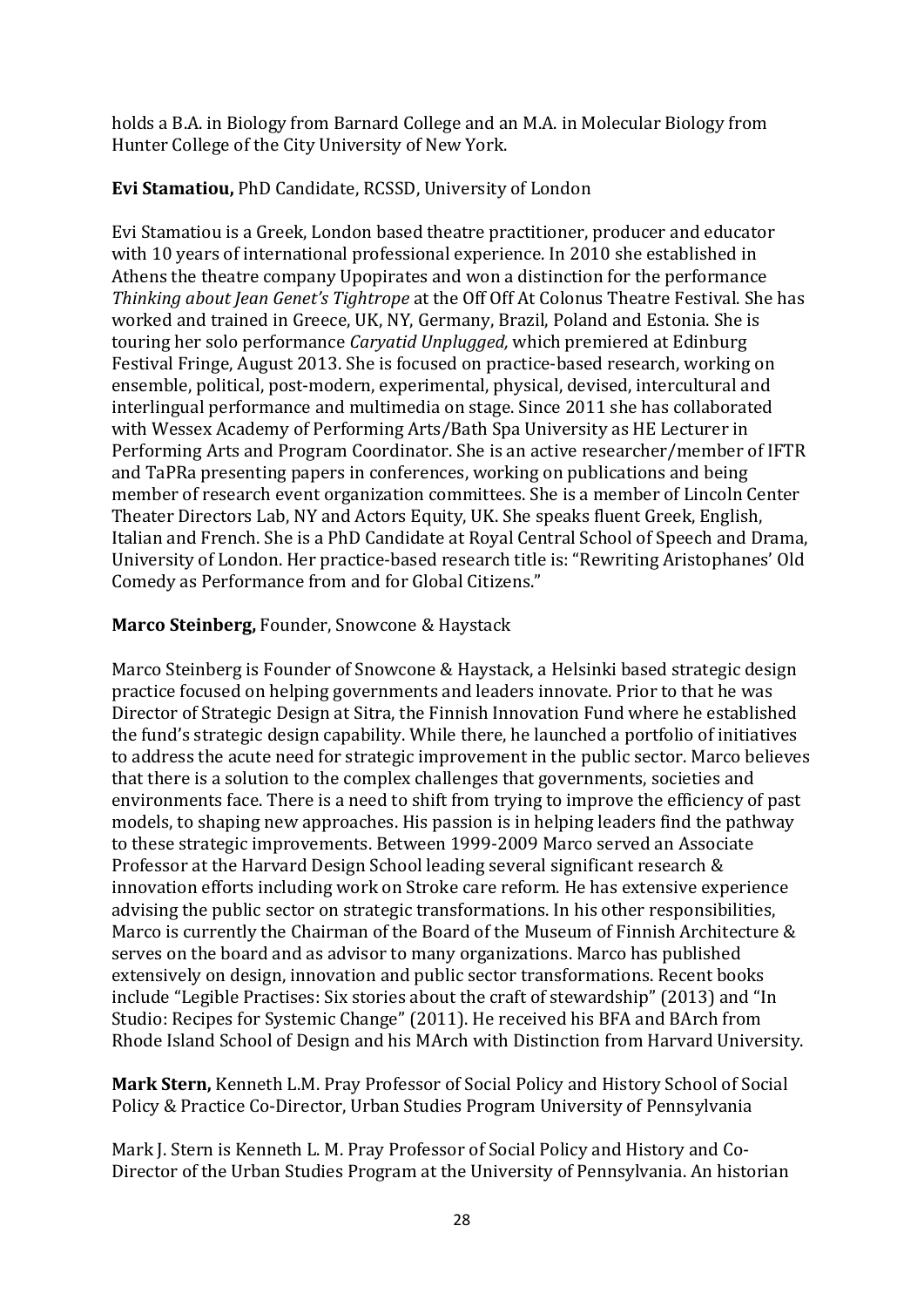by training, Stern has taught social welfare policy since 1980. His scholarship covers United States social history, social welfare policy, and the impact of the arts and culture on urban neighborhoods. He is co-author of One Nation Divisible: What America Was and What It Is Becoming (Russell Sage Foundation Press, 2006), which examines the history of social inequality during the 20th century and Engaging Social Welfare: An Introduction to Policy Analysis (Pearson Educational, 2014). Stern is co-founder and Principal Investigator of the Social Impact of the Arts Project (SIAP), a policy research group at Penn's School of Social Policy & Practice. SIAP conducts research on the role of arts and culture in American cities, with a particular interest in strategies for arts-based revitalization. His monograph, Age and Arts Participation: A Case Against Demographic Destiny, was published by the National Endowment for the Arts in 2011.

#### **Joanna Theodorou,** Reload Greece

Joanna Theodorou was born and raised abroad and recently returned to Greece following the founding of Reload Greece in London. Reload Greece is an initiative launched in 2012 by young Greeks abroad, seeking to engage the global community in taking action that will have social or economic impact on Greece's future through entrepreneurship and social innovation. Joanna is part of the original founding team of RG. She holds degrees in art history and cultural management, from UCL and the University of Warwick, and has freelanced as an events and project manager on a number of projects, including a cooperation with the Athens Development & Destination Management Agency. She is part of the team developing RG's program to inspire budding innovators to take action and support them in implementing their ideas. She currently resides in Greece but also splits her time between London and Kuwait.

### **Effie Tsiotsiou,** Director, Onassis Foundation

Effie N. Tsiotsiou is the General Director of the Onassis Foundation. In 1994 she was employed by the Alexander S. Onassis Public Benefit Foundation where over the years, she has held a number of positions in the Departments of Scholarships, International Prizes, Grants, Support to Hellenic Chairs in Foreign Universities, whereas she has managed the organization of multiple Cultural, Artistic and Educational activities in Greece and abroad. In 1999, she was promoted to Deputy Director, while in 2005 she took over as General Director of the Onassis Foundation in Athens. . In accordance with the guidelines of the Onassis Foundation Administration, she has managed multiple largescale projects, one of them being the "Rethink Athens" project for the reorganization of the Athens city center, a much anticipated architectural, environmental and social intervention for the city center implemented by the Greek State in collaboration with the Foundation and various institutional bodies. She has also been actively involved in the "Reactivate Athens – 101 Ideas" research and design initiative to bridge academia, professional practice, industry, public interest and community activism and generate new ideas for the city center that focus on design, public policy, and social sustainability. The Onassis Foundation closely watches all educational activity all over the world through programs for the dissemination of Greek Language and Culture. The Board of Directors' latest decision involves educational action in the Balkan area; within this framework, she has travelled extensively to establish connections with Greek Embassy and University officials aiming at elaborating on an overall strategy for the promotion of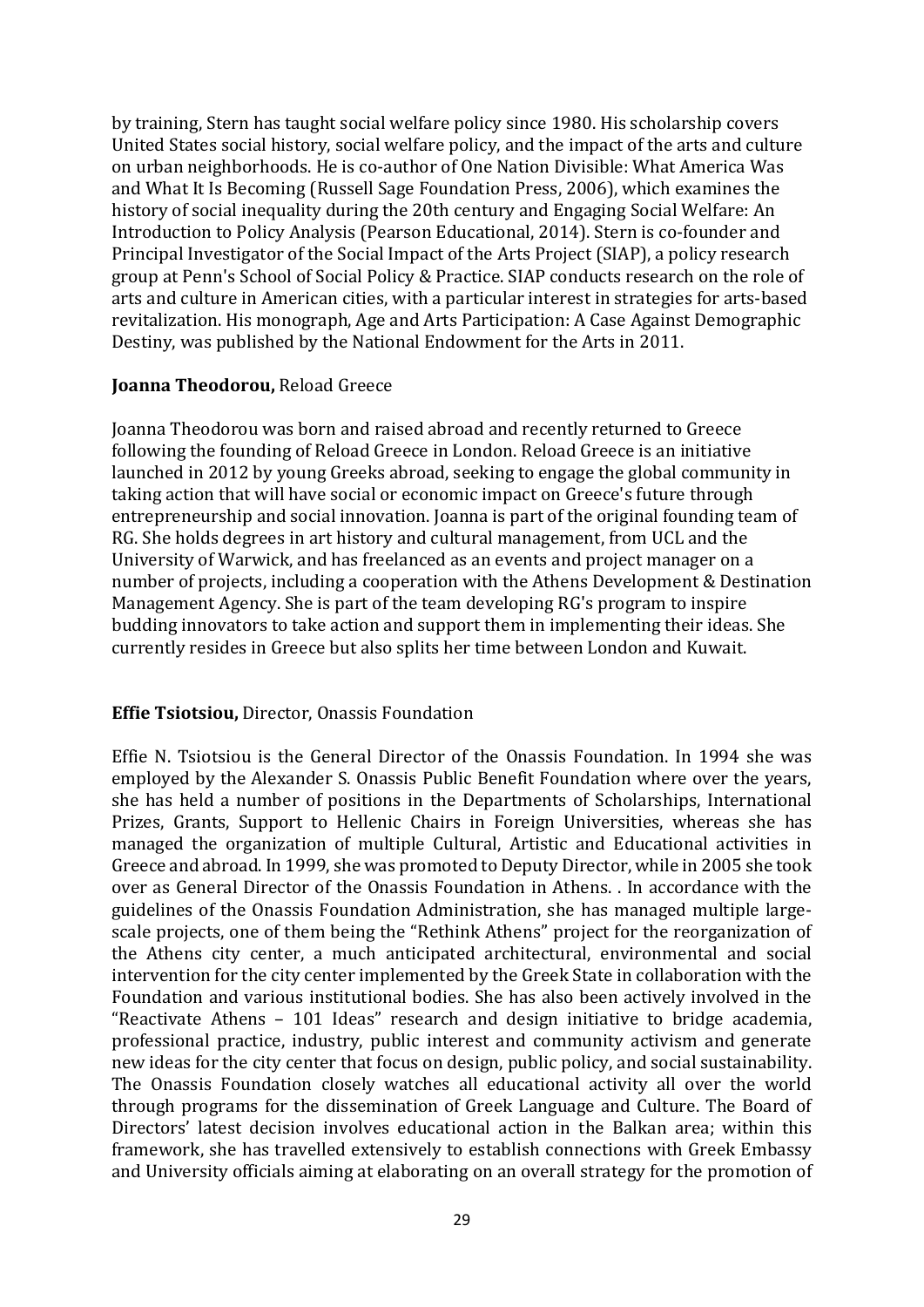Hellenic Studies in that particular part of the globe. Cultural and Educational affairs have allowed for multiple other similar engagements in Europe, Asia and the United States, where she has participated in multiple relevant conferences. As Director of the Foundation she has supervision and coordination of all of the Foundation's permanent programs and short-term projects, while as Human Resources Manager she is responsible for all Onassis Foundation Personnel affairs.

### **Nikoletta Valakou,** Director of Prehistoric and Classical Antiquities, Ministry of Culture

Nicoletta Divari-Valakou is an archaeologist, Head of the Directorate of Prehistoric and Classical Antiquities of the Hellenic Ministry of Culture and Sports since 2001. She holds a BA History and Archaeology from the University of Athens and is working on a PhD Thesis in Aegean Bronze Age Archaeology. Senior staff of the Archaeological Service of the Hellenic Ministry of Culture and Sports since 1979 in Ephorates of Antiquities and in the National Archeological Museum, Athens, with various tasks, such as the investigation, protection and management of archaeological sites and monuments, planning and presentation of permanent and periodical archaeological exhibitions in Greece and abroad, and publication of exhibition catalogues as well, member of Working Groups and Advisory Committees at the Counsil of Europe, the ICOM and UNESCO on various cultural heritage issues. She has conducted numerous archaeological excavations in Corinthia, the Argolid and Attica. She is member of the Greek-Swedish systematic excavation team on the Mycenaean Acropolis of Midea in the Argolid since 1987. She has, also, participated in many International Archaeological Conferences and other Meetings in the framework of International Organisations and she has published numerous articles in Greek and international scholarly publications. She is honorary member of the German Institute, Berlin and she has been awarded by the Italian Republic for her contribution to the Greek – Italian Cultural Collabaration.

### **Thomas Varvitsiotis,** Co-Founder, Paradeigmatos Xarin

Τhomas Varvitsiotis is the President and co-founder of V+O COMMUNICATION. He was born in Athens in 1972 and he graduated from the Athens College in 1989. He studied International Relations and History at the Boston University, where he graduated with a distinction (cum laude). He also holds a Master of Arts in Law and Diplomacy from the Fletcher School of Law and Diplomacy of Tufts University; his postgraduate thesis was on the "Geopolitics of oil at the Caspian Sea". In 2000, he founded together with Yiannis Olympios V+O COMMUNICATION, which is today the biggest communications and public relations agency in Southeastern Europe, with offices in 6 countries, more than 100 employees and 90 active clients. In the past he has served as a communications consultant in key companies both in Greece and in the US. He has also been the publisher of the monthly international affairs magazine "EMPHASIS" and a journalist at a major Greek Daily Political Newspaper ""Eleftheros Typos" Thomas Varvitsiotis has more than 18 years of experience in the field of communications. He has handled in terms of strategic consulting, a large number of companies and organizations both in the private and the public sector, while he has consulted some of the most important politicians and businessmen in all the countries of Southeastern Europe. He is also serving as President of the Fletcher Club of Greece, as well as Vice-President of the Lambropoulos Foundation (charitable foundation). He has published articles and studies while he has edited, the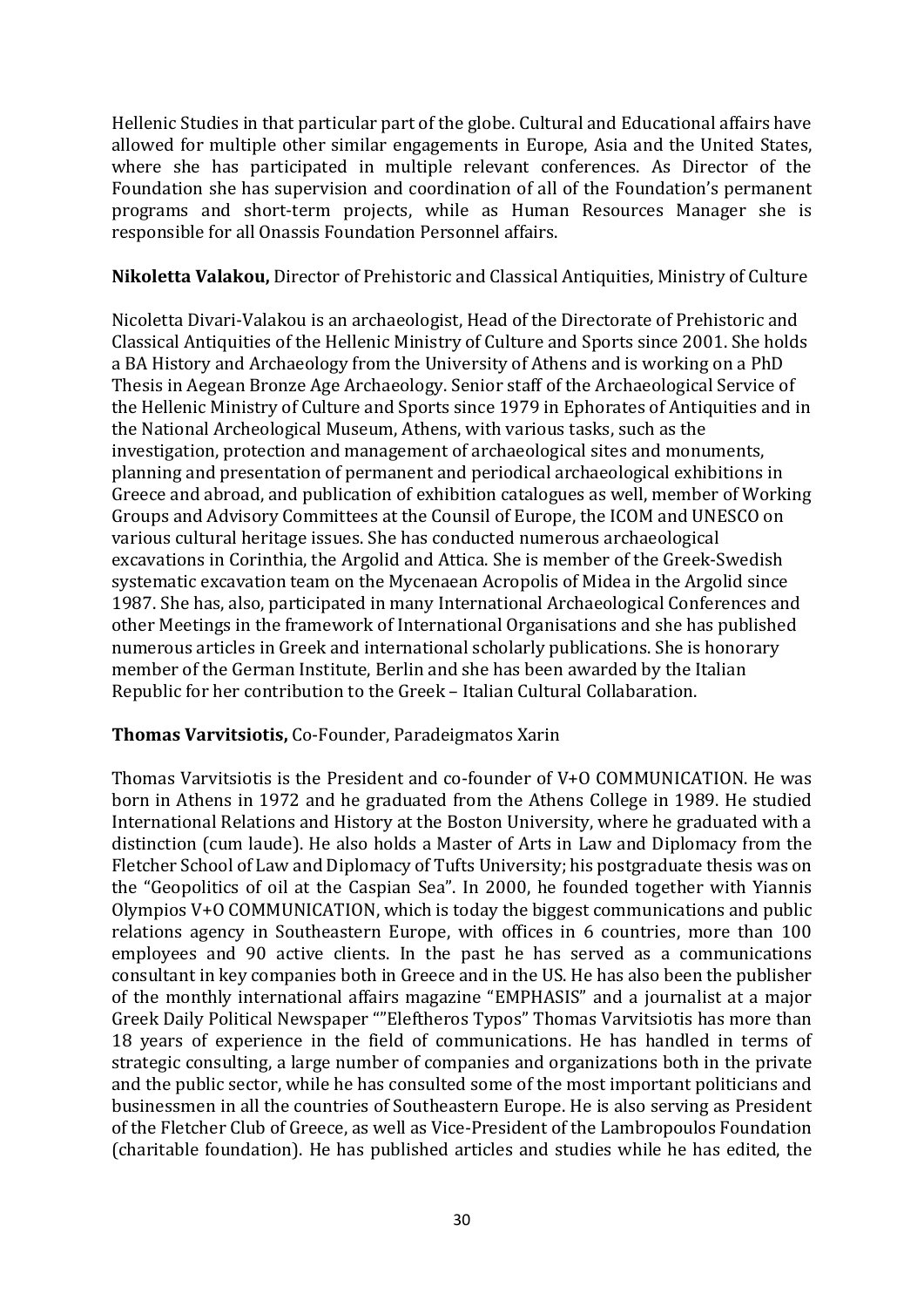1997 publication entitled "The future of southeastern Europe (SIDERIS Publishing House). He is fluent both in English & French.

**Stelios Vasilakis,** Director of Programs and Strategic Initiatives, the Stavros Niarchos Foundation

Stelios Vasilakis is Director of Programs and Strategic Initiatives at the Stavros Niarchos Foundation. He holds a PhD in Classics and Modern Greek Studies from New York University. He has taught various undergraduate and graduate courses in classical literature, Byzantine culture and civilization, Modern Greek literature and Modern Greek language. In 1993, he received an *Outstanding Teaching Award for Excellence in Teaching* from New York University, College of Arts and Science. From 2000-2009, he was the CEO of *greekworks.com*, a start-up multimedia cultural, educational and informational company in New York, and the premier publisher of Greek and Greekrelated books in the US.

## **Pier Mario Vello,** Secretary General, Fondazione Cariplo

Pier Mario Vello is Secretary General of Fondazione Cariplo. He studied Philosophy at the University in Turin and has a MBA degree in Economics and Management at the Bocconi University in Milan. In his professional career Vello was director in international companies and was Chief Executive Officer of an important consumer products company. Thanks to his management style he got prestigious awards, as he promoted a stimulating and participating working environment. An international survey classified his company three times among the best Italian organizations and among the ten best managed European companies. His managerial approach is characterized by a high interest in the development and the promotion of cultural and philanthropic issues. Vello is author of books on learning organization, knowledge management and on philanthropy. He is member of the board of Bocconi University, and of Fondazione Giordano Dell'Amore, operating in microfinance field. He is member of the board of Sinloc, advisory company in the field of local development and privatepublic partnerships. He is member of the Forum for philanthropy and scientific research, and member of the Governing Council of EFC.

**Jan Versteeg,** Embassy of the Kingdom of the Netherlands

Jan Versteeg was appointed Her Majesty the Queen's Ambassador to the Hellenic Republic in summer 2012. He presented his credentials to President Papoulias on 13 September 2012. He was Deputy Permanent Representative of the Netherlands to NATO from 2009 until 2011. From 2004 to 2009 he was Diplomatic Advisor (EU affairs, International Economic issues) to Prime Minister Balkenende. From 2001 until 2004 he served as a counsellor, Head of the commercial and EU section of the Netherlands Embassy in Madrid. From 1997 until 2001 he worked in the European Integration Department of the Ministry of Foreign Affairs. From 1993 until 1997 Mr Versteeg worked in the Permanent Representation of the Netherlands to NATO and WEU as a policy officer and spokesperson.After joining the Foreign Ministry in 1991, he was a policy officer in the UN Political Affairs Department of the Ministry of Foreign Affairs from 1992 until 1993, dealing with disarmament and export control issues. In 1989 and 1990 he served as an Artillery Officer in the Royal Netherlands Army. He studied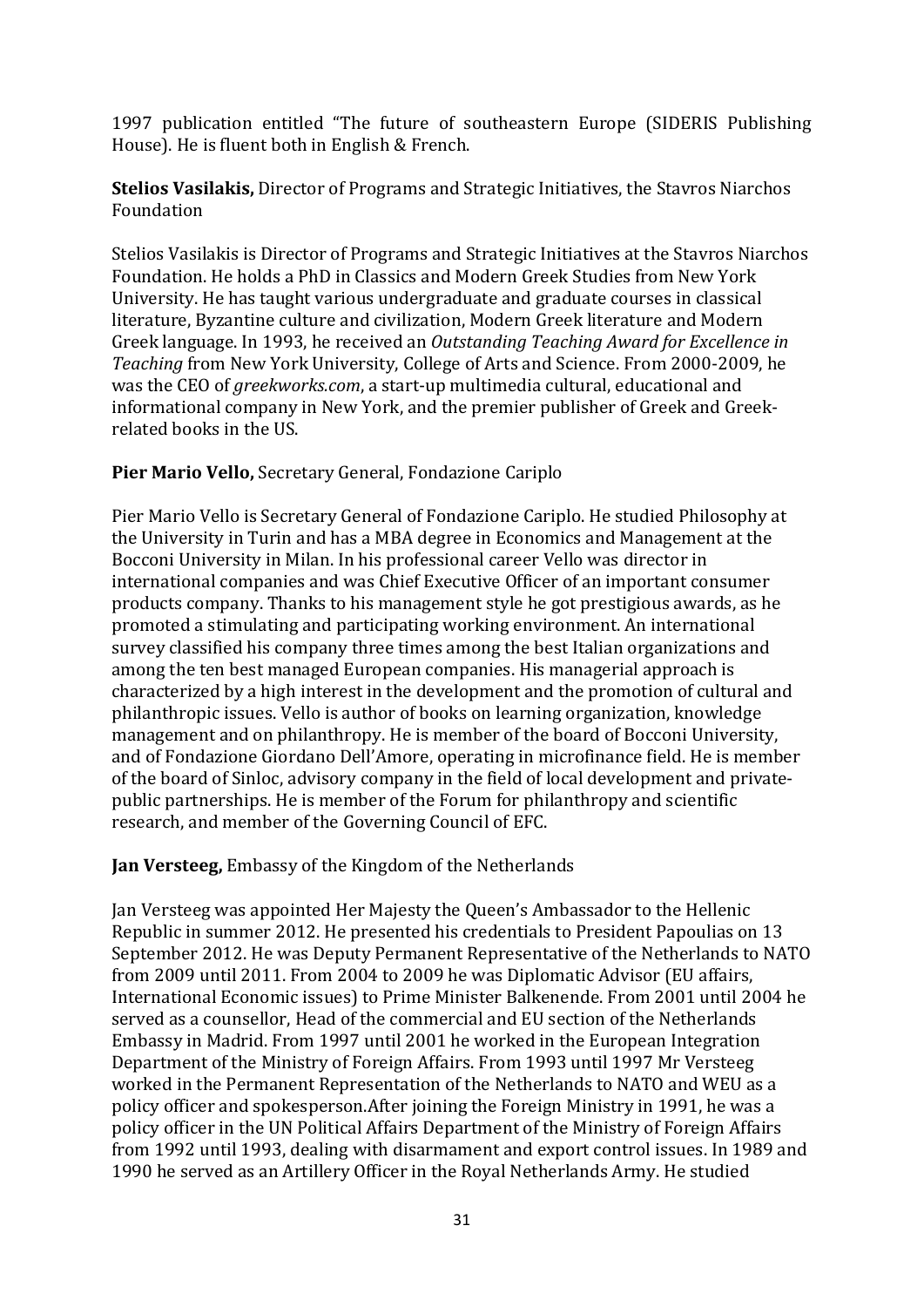Economic Geography and Spanish at Amsterdam University from 1982 to 1988. Mr Versteeg was born 18 July 1964 in Tilburg, the Netherlands. Married to Bärbel Geijsen, three children, born 1995, 1997 and 2000. He has a passion for sports (windsurfing, snowboarding, sailing, running, football) and reading (history, modern literature, arts).

### **Lenia Vlavianou,** Director of Public Affairs, the Stavros Niarchos Foundation

Lenia Vlavianou is the Director of Public Affairs at the Stavros Niarchos Foundation. Lenia was born and raised in Athens. She graduated from the Panteion University of Social and Political Sciences, with a BA in International and European Studies. Afterwards, Lenia received an MA in Intelligence and International Security from King's College London's War Studies Department. Lenia has been working at the Stavros Niarchos Foundation since 2008.

## **Katherine Watson,** Director, European Cultural Foundation

Katherine Watson, Director of ECF since 2009, originally joined ECF in 2006 as the Director of the online project LabforCulture. Her international experience, on both sides of the Atlantic, combines interdisciplinary art productions with advocacy, research, and policy and program development for non-profit arts organizations as well as governments. She has a particular interest in investigating how the digital shift has affected our society and in the intersection of art and culture with other fields of endeavor. She has been a producer, director, manager, fund developer, arts adviser and jury member, and chair of several boards. She is currently Vice Chair of the European Foundation Centre in which ECF plays an active part.

## **James C. Wright,** Director, American School of Classical Studies at Athens

James Wright is the Director of the American School of Classical Studies at Athens. In 1978 he began a teaching career at Bryn Mawr and in 1981 began explorations of the prehistoric settlement on the hill of Tsoungiza in the Nemea Valley of Greece. That evolved into the collaborative Nemea Valley Archaeological Project. NVAP is a regional project that seeks to understand the dynamics of human settlement and land-use diachronically in the wider Nemea region. Publication is currently underway in a series of volumes by multiple authors through the American School of Classical Studies. These include the publication of a Mycenaean cemetery and the Neolithic and Bronze Age settlements on Tsoungiza hill. Wright's primary research is in the evolution of complex societies in the Aegean. This grew out of interests in architecture and urbanism, and led him to explore the social aspects of community formation and maintenance subjects such as prestige display, mortuary customs, and feasting. He has had a long interest in ancient Greek architecture, especially as it informs the development of ancient communities and their sanctuaries, the regional character of ancient Greece, and the spread of Hellenic culture. He has been chair of the Department of Classical and Near Eastern Archaeology and Acting Chair of the Growth and Structure of Cities Program at Bryn Mawr College. From 1995-2000 he was Dean of its Graduate School of Arts and Sciences. In 2012 he was appointed for a five year term as Director of the American School of Classical Studies at Athens.